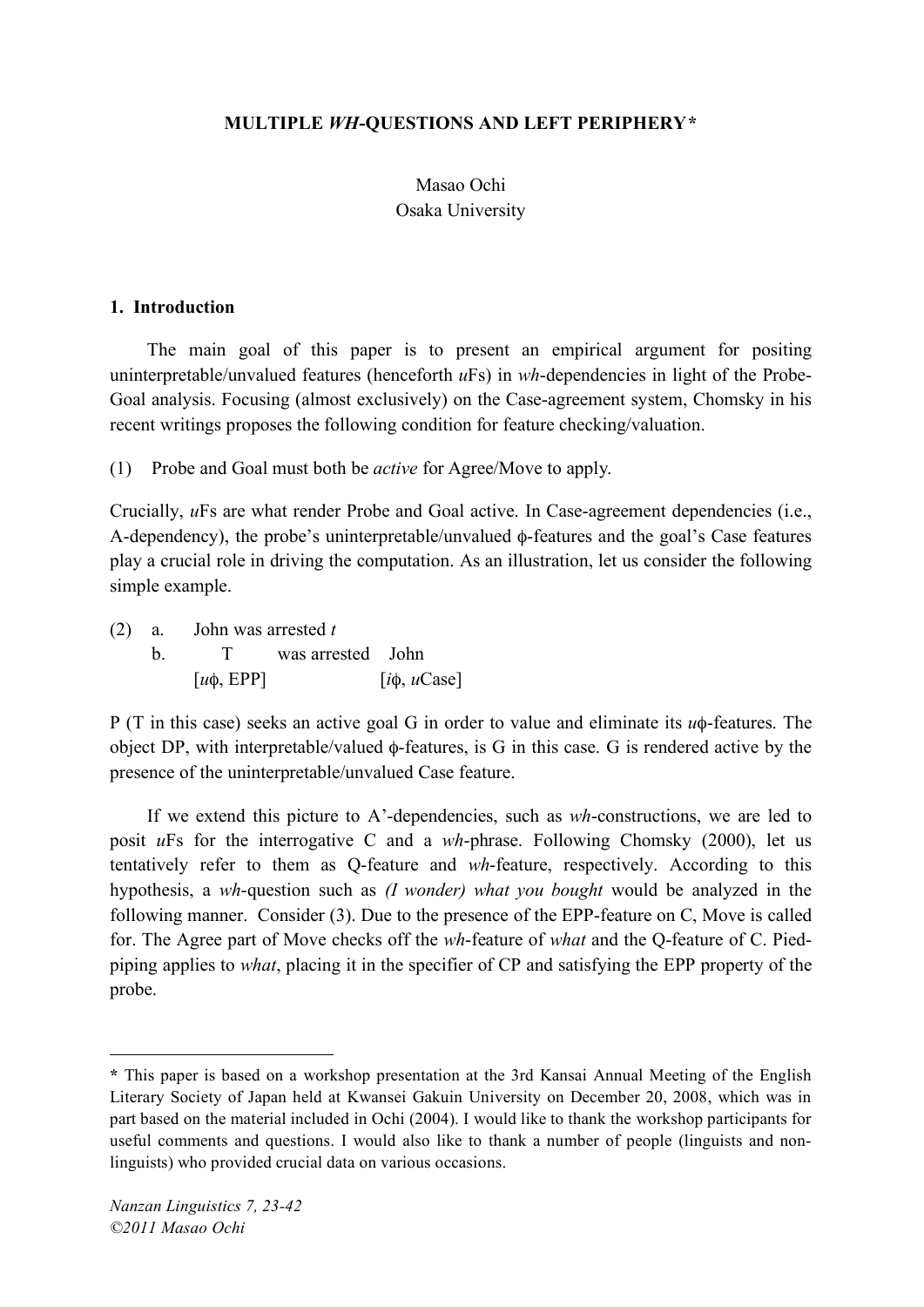(3) a. C you bought what  $\lceil uQ \rceil$   $\lceil iQ \rceil$ [EPP] [*u*Wh] b. what C you bought *t*  $[iQ]$   $[\mathit{u}\mathit{\Theta}]$  $\lceil u \text{Wh} \rceil$  [EPP]

Some questions remain with such an attempt to extend the P-G system to *wh*dependencies, however. In particular, there has been little, if any, justification for positing *u*Fs in *wh*-dependencies. In the case of Case-agreement dependencies, postulation of *u*F is well grounded: Case is morphologically visible in a number of languages and, crucially, it is a standard assumption in the filed that it plays no role in LF interpretation. On the other hand, although *wh*-feature is morphologically visible in one form or another in a number of languages (as in English *wh*-), such feature is relevant for LF interpretation. Similarly, Qfeature of the interrogative C should be classified as [+interpretable]. Thus, this line of extension of the probe-goal system needs ample empirical justification.

A potential advantage of positing *u*Fs in *wh*-dependencies is in fact hinted at in Chomsky (2000), and is fully explored by authors such as Rizzi (2006) and especially Bošković (2008). Once an element moves into the specifier of the interrogative head, it is frozen for a further movement. Consider the ungrammaticality of (4a) and a potential derivational stage in (4b). Chomsky argues that if a syntactic object has all of its *u*Fs checked/valued, it is no longer active, which is why *who* in this example cannot raise into the matrix clause.

(4) a. \*Who do you wonder bought what?

 $\leftrightarrow$ 

b. do you wonder  $\lceil \frac{C_P}{P} \cdot \frac{C_P}{P} \cdot t \cdot \frac{C_P}{P} \cdot \frac{C_P}{P} \cdot \frac{C_P}{P} \cdot \frac{C_P}{P} \cdot \frac{C_P}{P} \cdot \frac{C_P}{P} \cdot \frac{C_P}{P} \cdot \frac{C_P}{P} \cdot \frac{C_P}{P} \cdot \frac{C_P}{P} \cdot \frac{C_P}{P} \cdot \frac{C_P}{P} \cdot \frac{C_P}{P} \cdot \frac{C_P}{P} \cdot \frac{C_P}{P} \cdot \frac{C_P}{P} \cdot \frac{C_P}{P} \cdot \frac{C_P}{P$ 

The goal of this paper is to provide additional support for analyzing *wh*-dependencies in terms of the probe-goal system. I attempt to do this with the following descriptive generalization (due originally to Chomsky 1973).

(5) Uniformity Condition on Multiple *Wh*-questions1 A *wh*-element externally merged into the specifier of the interrogative CP cannot participate in multiple *wh*-questions.

Chomsky's (1973) original idea is that the interpretation of multiple *wh*-phrases must be

<sup>&</sup>lt;sup>1</sup> Chomsky's (1973: 282) original formulation:

<sup>(</sup>i) Assign a *wh*-phrase not in COMP to some higher structure  $\begin{bmatrix} \text{COMP} +wh \end{bmatrix}$  and interpret as in (248) where *the interpretation is uniform in this COMP node* (note: (248) is a rule that interprets *wh*quantifiers that bind a trace/variable).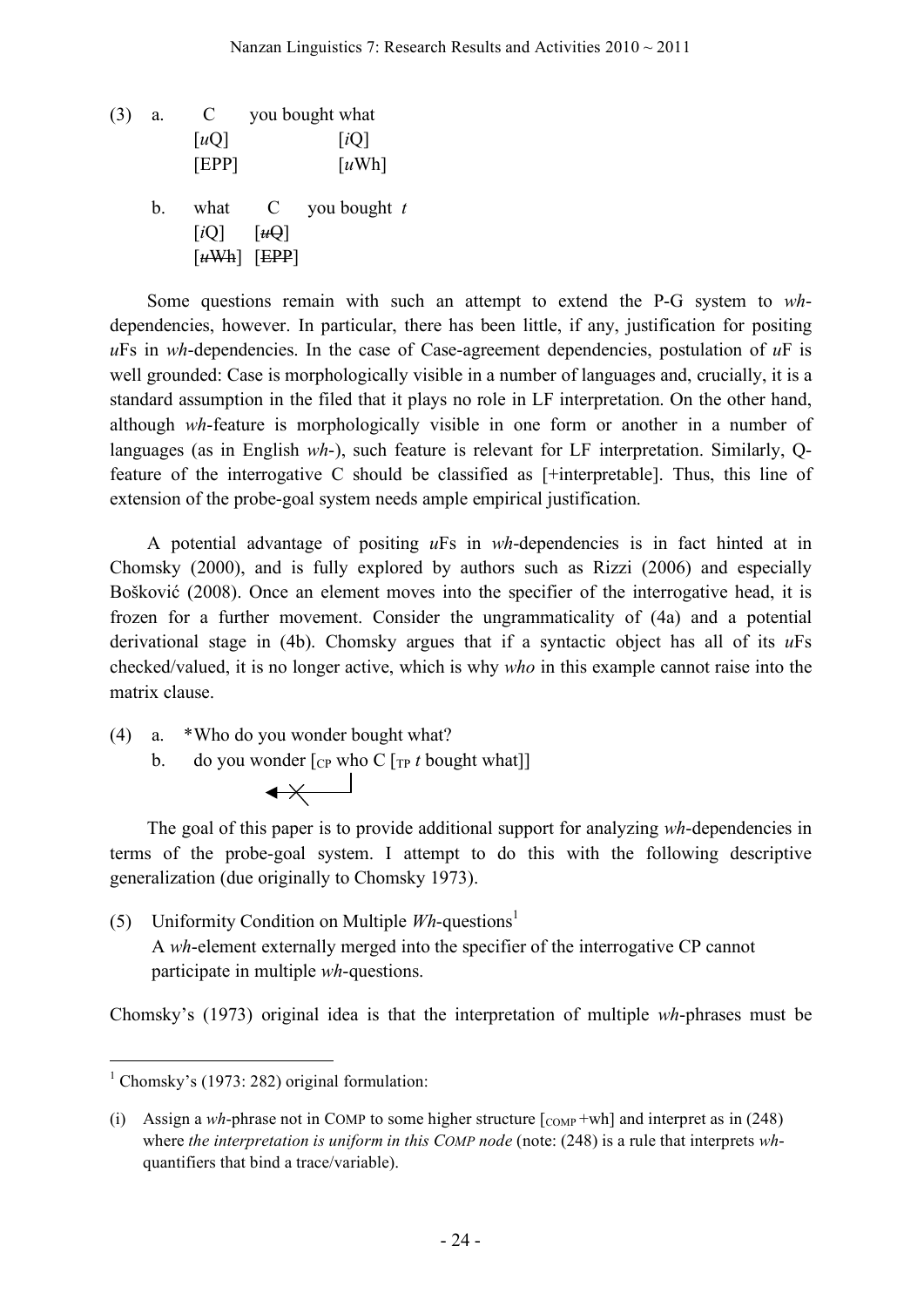*uniform* in terms of trace/variable binding: each and every *wh*-phrase interpreted by the same interrogative C must bind a trace/variable.

The following examples in (6), discussed in Chomsky (1973), will help us see the point. (6a) obeys this restriction, assuming that *what* moves to the interrogative C in covert syntax, leaving behind a trace, as illustrated in (7a). On the other hand, assuming that *whether* is directly merged with the interrogative C, (6b) runs afoul of this restriction, as shown in (7b).

- (6) a. I wonder who bought what.
	- b. \*I wonder whether John bought what.
- (7) a. I wonder [who<sub>i</sub>, what<sub>i</sub> Comp  $[t_i]$  bought  $t_i$ ]] b.  $*$ I wonder [whether, what<sub>i</sub> Comp [IP John bought  $t_i$ ]]

One may nonetheless raise questions about the explanation of (6b) in terms of the uniformity condition, since this example may be ruled out on independent grounds. In particular, the meaning assigned to such a sentence, e.g., "I wonder which of these things are such that John did or didn't buy them" (Hornstein 1995: chapter 7), may be pragmatically odd. Thus, we need other, more convincing cases to establish the validity of the uniformity condition under discussion. In what follows, I will attempt to achieve two things. I will first confirm the validity of (5) on the basis of the behavior of adjunct *wh*-phrases in several languages. I will then show how its effect can be derived under the probe-goal system as currently conceived in the minimalist syntax.

### **2. Empirical Support for the Uniformity Condition on Multiple** *Wh***-Questions**

### **2.1 Chinese**

According to Tsai (2008), the causal *zenme* 'how come' is base-generated in the C domain. And this *wh*-element fails to occur in multiple *wh*-questions, regardless of the word order among the *wh*-phrases and regardless of whether the *wh*-phrase occurring with *zenme* is subject as in (8) or object as in (9). This conforms to the generalization in (5).

- (8) a. \*(nimen,) shei **zenme** hui chuli zhe-jian shi? you guys who **how** will handle this-Cl matter '\*How come who will handle this matter?'
	- b. \*(nimen,) **zenme** shei hui chuli zhe-jian shi? you guys **how** who will handle this-Cl matter
- (9) a. \*ni **zenme** hui he na-zhong jiu? you **how** will drink which-kind wine

'\*How come you will drink which kind of wine?'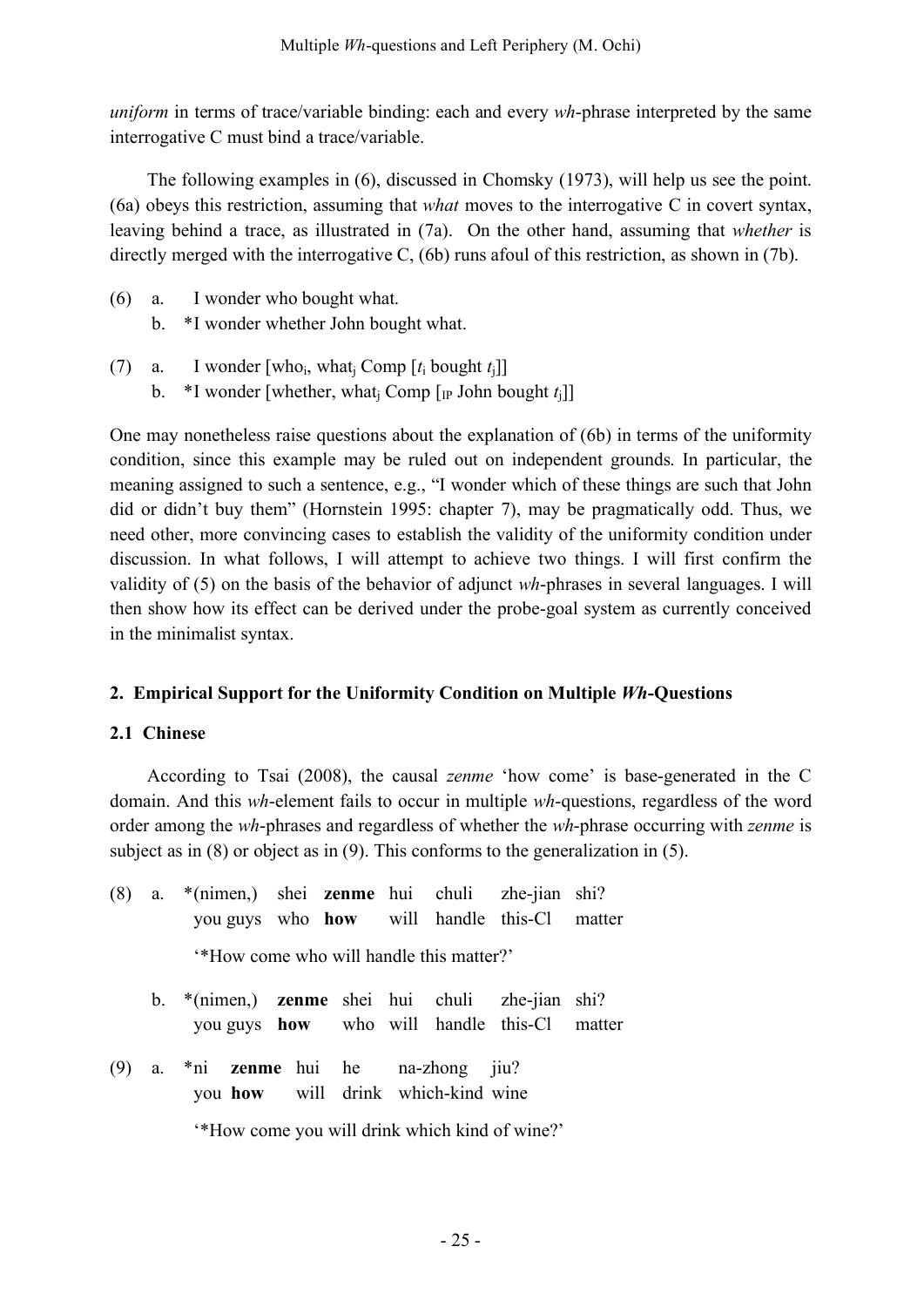b. \***zenme** ni hui he na-zhong jiu? **how** you will drink which-kind wine (Tsai 2008)

In addition, the distribution of *weishenme* offers potential support for the same generalization. In principle, *weishenme* may precede or follow the subject.

- (10) a. Ni **weishenme** mai-le shu? you **why** bought book 'Why did you buy a book?'
	- b. **Weishenme** ni mai-le shu? **why** you bought book 'Why did you buy a book?'

Some speakers allow *weishnme* in multiple *wh*-questions. <sup>2</sup> Crucially, for such speakers, there is a tendency to disfavor *weishnme* in the position preceding the *wh*-subject.

- (11) a. Shei **weishenme** mei lai? who **why** not come 'Who didn't come why?'
	- b. \***Weishenme** shei mei lai? **why** who not come
- (12) a. Ni **weishenme** mai-le shenme? you why bought what 'Why did you buy what?'
	- b. **??** mai-le shenme? **why** you bought what

Now let us assume the following.

- (13) a. *weishenme* does not undergo overt movement (i.e., the surface position of *weishenme* reflects the merging site of this *wh*-adjunct).
	- b. *weishenme* is externally merged into the spec of CP when preceding the subject, and somewhere in the TP complement of C when following the subject. $3$

 $2$  There seems to be a variation among speakers in this regard. Thus, Tsai (2008) reports that the reason *weishenme* cannot occur in multiple *wh*-questions (but even for him, the order shown in (11a) is judged to be better than that in (11b)).

<sup>&</sup>lt;sup>3</sup> See also Tsai (2008). See Ko (2005) and Soh (2005) for alternative views.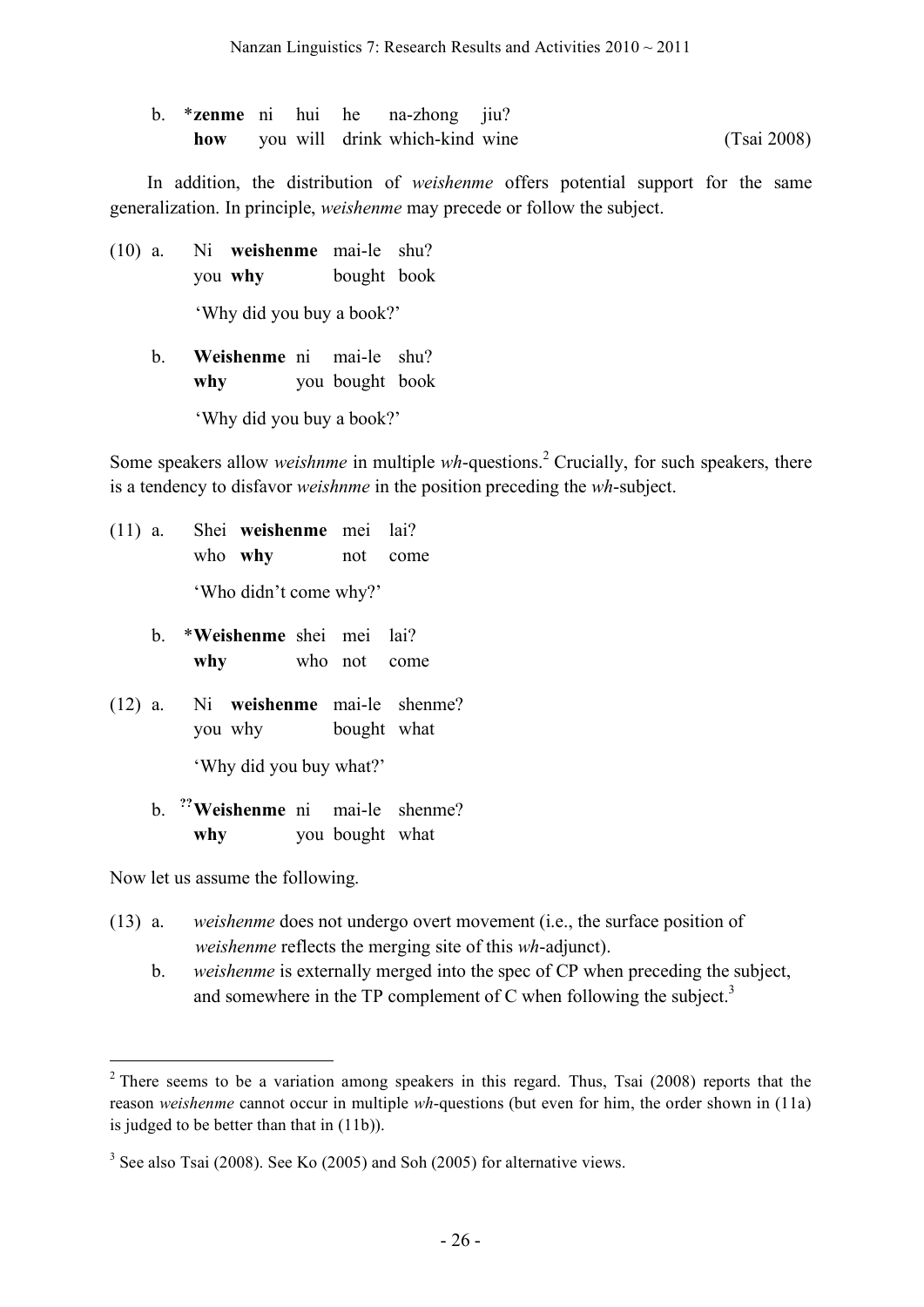Under these assumptions, the degraded status of (11b) and (12b) can be regarded as reflecting the effect of the uniformity requirement in (5).

## **2.2** *How Come* **(Collins 1991)**

The distribution of *how come* in multiple *wh*-questions is another instance falling under the generalization in (5). Based on several facts about *how come* (in contrast to *why*), including the lack of the long-distance construal of this *wh*-element as shown below, Collins (1991) argues that *how come* never undergoes movement, which means that the surface position of *how come* directly corresponds to its merging site.

| $(14)$ a. | Why did John say Mary left?          | (ambiguous)   |
|-----------|--------------------------------------|---------------|
|           | <b>How come John said Mary left?</b> | (matrix only) |

As pointed out by Collins, *how come* fails to participate in multiple *wh*-questions, unlike *why*. This constitutes another case falling under  $(5)$ .<sup>4</sup>

(15) a. **Why** did John buy what? b. \***How come** John bought what?

Note that I will assume that *how come* is merged as the spec of CP, unlike Collins' (1991) proposal that it is a (complex) C head. One piece of potential evidence for this assumption comes from the fact that *how come* licenses sluicing, which is normally assumed to require a spec-head agreement (see Lobeck 1995).

- (16) A: I'd like to leave.
	- B:  $[\text{C}_{\text{P}}]$  [CP With whom/Why/How come  $[\text{C}_{\text{P}}]$   $\text{C}_{\text{P}}$  you would like to leave]]]?

# **2.3 Spanish Subject-Verb Inversion and Multiple** *Wh***-Questions**

The behavior of Spanish *wh*-adjunct potentially provides support for the generalization in (5). Let us start with the observation that the subject-verb inversion is normally obligatory in Spanish *wh*-questions as shown in (17), whereas it is optional with *por qué* as shown in (18).

- (17) a. \*Qué Juan vio? what Juan saw 'What did Juan see?'
	- b. Qué vio Juan? what saw Juan

 <sup>4</sup> Collins (1991) also resorts to Chomsky's (1973) condition to exclude this example.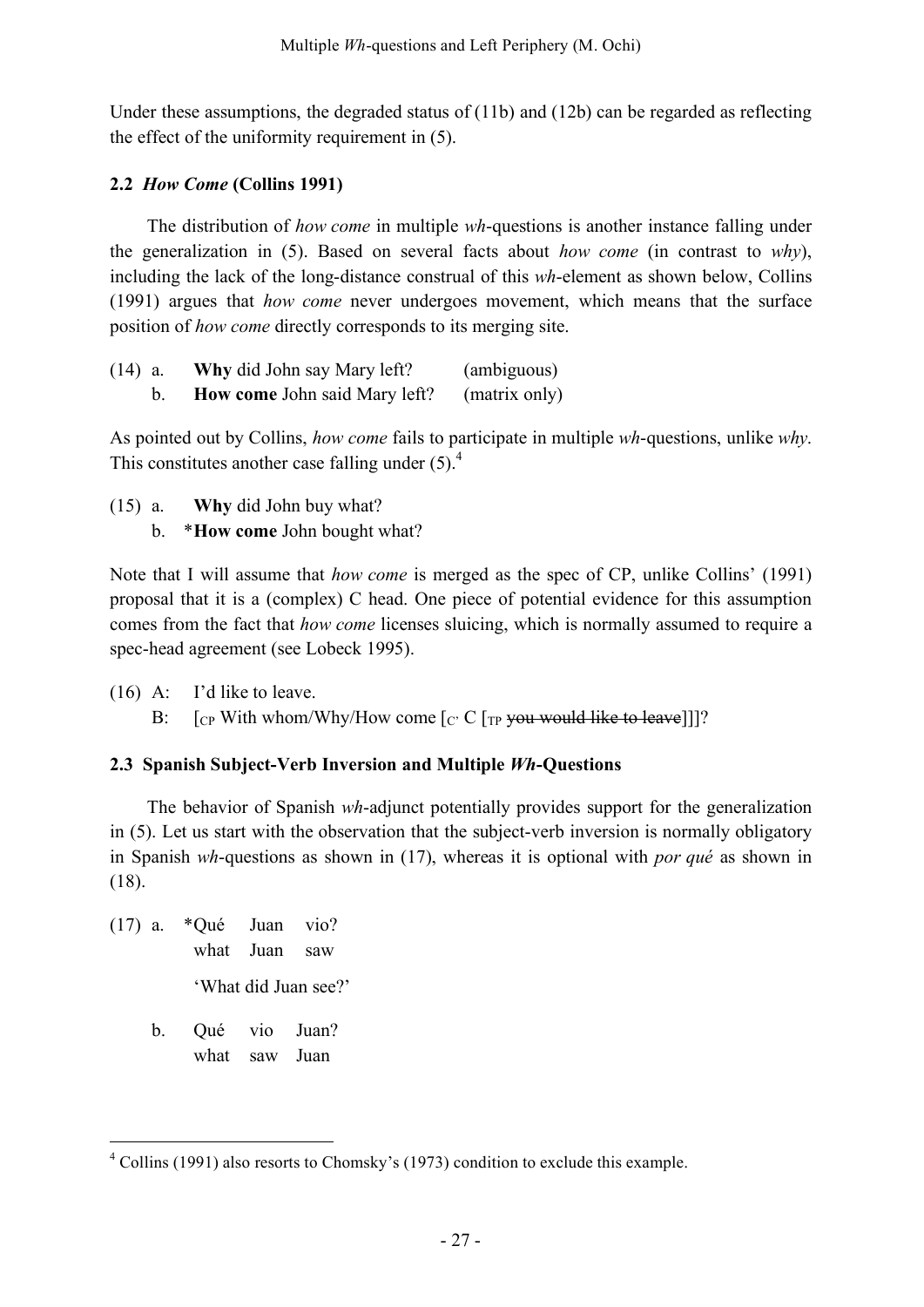- (18) a. **Por qué** vio Juan a Maria? why saw Juan A Maria 'Why did Juan see Maria?'
	- b. **Por qué** Juan vio a Maria? why Juan saw A Maria

But consider the following data (see Uriagereka 1988, Boeckx 2008). While (19a) is ambiguous with respect to the modification domain of *por qué*, the example in (19b), where inversion does not apply, lacks the embedded reading of *por qué*. We can take this fact to be an indication that inversion is in fact obligatory when *por qué* undergoes movement, short or long-distance. This in turn shows that *por qué* has more than one merging site: It may be merged somewhere in TP/*v*P and moves to the spec of CP as in (18a), or it may be directly merged into the spec of CP (and hence no inversion takes place) as in (18b).

- (19) a. **Por qué** pensaste tú que Juan vio a Maria? (ambiguous) why thought you that Juan saw A Maria 'Why did you think that Juan saw Maria?'
	- b. **Por qué** tú pensaste que Juan vio a Maria? (\*embedded reading) why you thought that Juan saw A Maria

Now let us turn to the crucial fact: the lack of inversion affects the multiple *wh*-question with *por qué*. <sup>5</sup> Unlike (20a), (20b) does not have the ordinary pair-list reading.

| why reason did Juan what thing |  |  | (20) a. <b>Por qué razon</b> hizo Juan que cosa? (pair-list answer) |
|--------------------------------|--|--|---------------------------------------------------------------------|
| 'Why did Juan do what thing?'  |  |  |                                                                     |

b. **Por qué razon** Juan hizo que cosa? (single pair answer only) why reason Juan did what thing

This fact could be attributed to (5). When *por qué* is directly merged into the spec of CP, it disrupts the formation of the full-fledged multiple *wh*-question, with the single pair reading somehow surviving (I need to set aside the question of how the single pair reading is obtained).

# **2.4 Questions with an Attitude**

### **2.4.1 Why the Hell**

Two other types of *wh*-adjuncts lend further support to the restriction under discussion.

 $<sup>5</sup>$  Thanks to Juan Uriagereka (p.c.) for the data and discussion.</sup>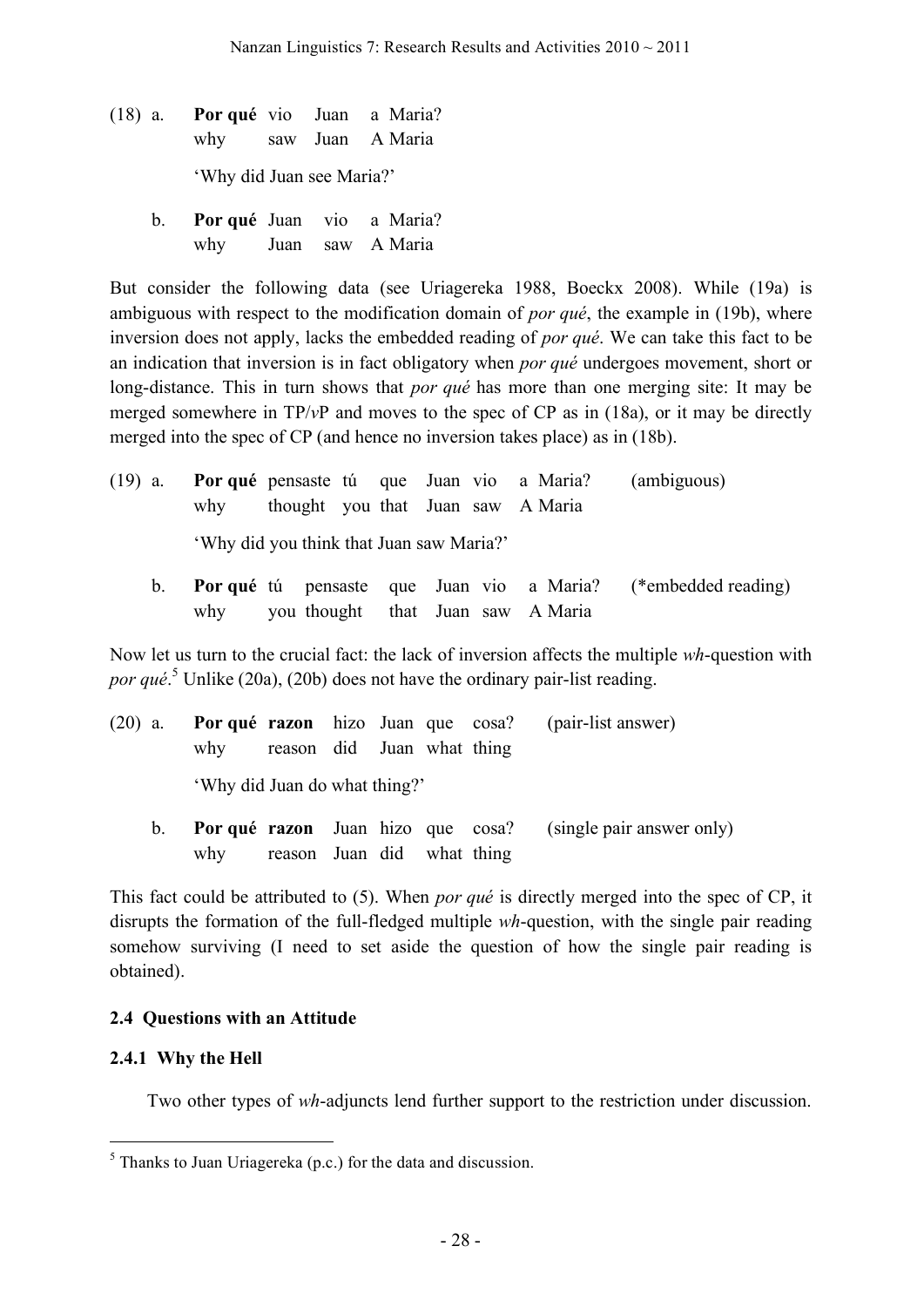First, *why the hell* in English, like *how come*, which was discussed earlier, does not allow the embedded reading.

| $(21)$ a. | <b>Why</b> did John say that Peter is upset?   | (ambiguous)   |
|-----------|------------------------------------------------|---------------|
|           | Why the hell did John say that Peter is upset? | (matrix only) |

Let us assume that *why the hell* must be externally merged into the spec of the interrogative CP. And this *wh*-phrase fails to participate in multiple *wh*-questions.

- (22) a. **Why** did you buy what?
	- b. \***Why the hell** did you buy what?

## **2.4.2 WHAT-questions with an Attitude (for Asking Reasons)**

A peculiar type of 'what'-questions found in several languages also confirms the validity of (5). As discussed by Ochi (1999, 2004), this type of *wh*-adjunct is found in a number of languages. For instance, *was* 'what' in German can be used to ask reasons, as illustrated by the examples below. In order to distinguish this peculiar use of 'what' from its ordinary usage, I will refer to the former as WHAT.

(23) a. **Was** schläfst du so lange? **WHAT** sleeps you so long 'Why (the hell) are you sleeping for so long?' b. **Was** tadeln Sie Hans denn? **WHAT** blame you Hans

'Why (the hell) are you blaming Hans?'

Two points should be noted here. First, as we can see in the examples above, WHATquestions exhibit verb second  $(V_2)$  effects. Given the standard view about  $V_2$ , i.e., that a verb occupies the C-slot and whatever precedes the verb is located in the specifier of CP, we can safely conclude that WHAT sits in the spec of the interrogative CP, just like other *wh*phrases. Second, the use of WHAT is most natural in a context in which emotions such as annoyance, impatience, and surprises etc. are accompanied by the utterance. In this sense, it is similar to *wh the hell* phrase discussed in the previous subsection. 6

Just like *how come* (section 2.2) and *why the hell* (section 2.4.1), WHAT-questions (i.e., *was* for asking reasons) in German do not allow a long-distance construal, as shown by the contrast between *warum* 'why' in (24a) and WHAT in (24b).

 $6$  This remark also applies to WHAT in Chinese and Japanese (to be discussed shortly).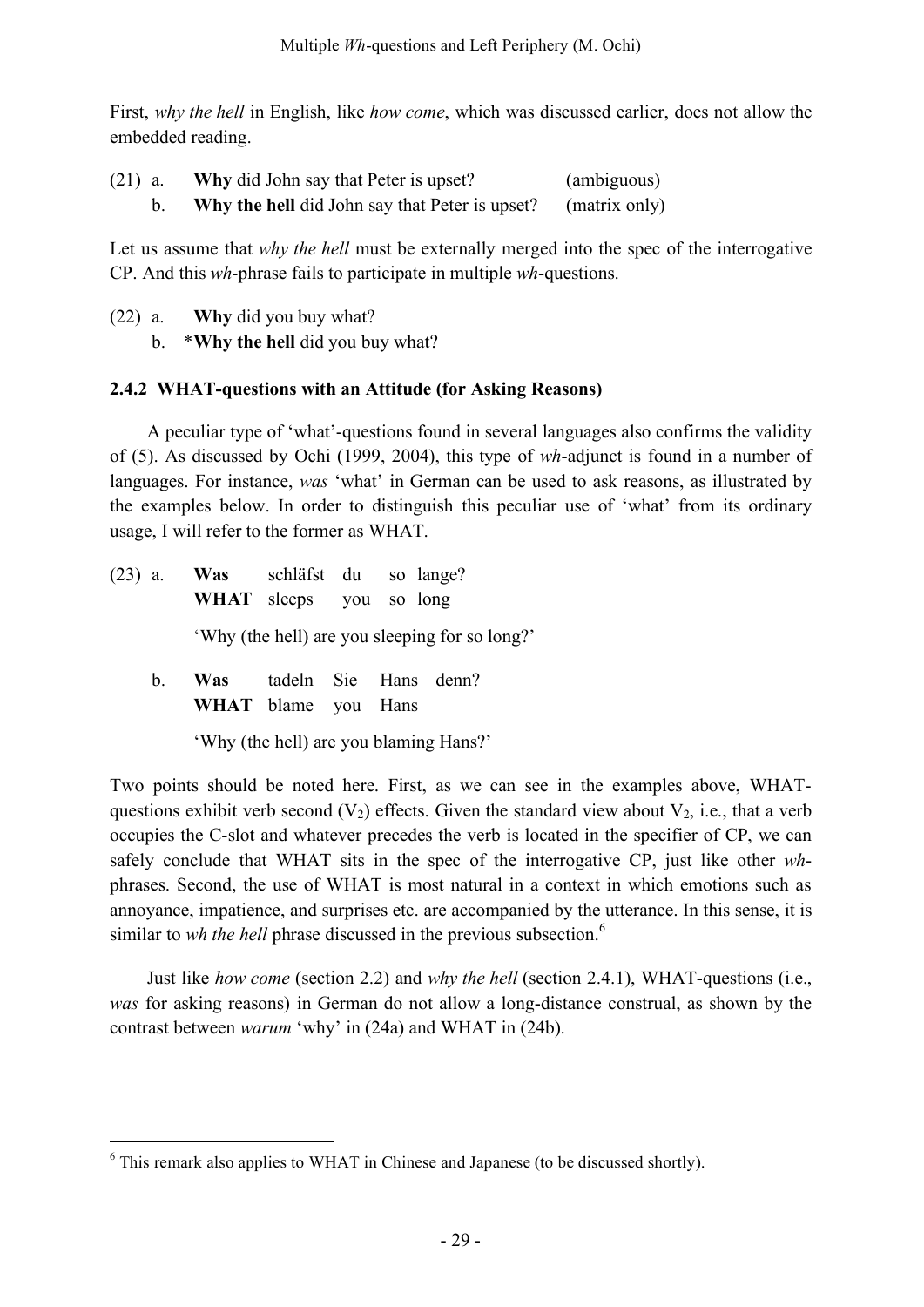- (24) a. **Warum** glaubst du dass er so lange schläft? (ambiguous) **why** believe you that he so long sleeps 'Why do you believe that he sleeps so long?'
	- b. **Was** glaubst du dass er so lange schläft? (matrix only) **WHAT** believe you that he so long sleeps

'Why (the hell) do you believe that he sleeps so long?'

The lack of the embedded reading in (24b) immediately follows if we suppose that WHAT in German has the lexical property/requirement of being directly inserted into the specifier of interrogative CP and, consequently, no *wh*-movement is involved in this construction.

As expected, WHAT in German fails to occur in multiple *wh*-questions. <sup>7</sup> As (25a) and (26a) show, *warum* 'why' occurs in multiple *wh*-questions under certain circumstances. I will tentatively attribute the contrast between (25a) and (25b) to superiority effects involving an adjunct *wh*-phrase in German (although it is often assumed that no superiority is observed in this language). <sup>8</sup> In contrast, WHAT is not allowed in multiple *wh*-questions regardless of the word order, as shown in (25c-d) and (26b).

- (i) WARum/waRUM hat Peter was getrunken? what has Peter what drunk
	- 'Why did Peter drink what?'

(ii) Was hat Peter WARum/<sup>2</sup>\*waRUM getrunken? what has Peter why drunk

'What did Peter drink why?'

 <sup>7</sup> In addition to German, several other *wh*-fronting languages, such as Bulgarian, Hebrew, and Hungarian allow the *wh*-phrase corresponding to 'what' to be used for asking reasons. Although I will focus on German in this subsection, it should be noted that WHAT-questions in these languages pattern together in the sense that they do not allow a long-distance dependency nor do they participate in multiple *wh*-questions.

<sup>8</sup> A comment is in order regarding *wh*-adjuncts in German. Haider (2000) claims that *wh*-adjuncts cannot stay in situ in German, which seems to indicate that there is some variation among speakers concerning this point. One source of this variation may be related to intonation patterns. According to Wiltschko (1997), intonation patterns (which Wiltschko relates to the issue of D-linking) affect the acceptability of adjunct *wh*-in-situ. There are two possible intonation patterns for morphologically complex *wh*-words like *warum* 'why'. Either the *wh*-part is stressed (indicated below as WARum), or the preposition part is stressed (waRUM). When *warum* is in the spec of CP, either stress pattern is allowed as shown in (i).

When *warum* is in situ, however, only the pattern in which the *wh*-part is stressed is acceptable, as shown in (ii) below.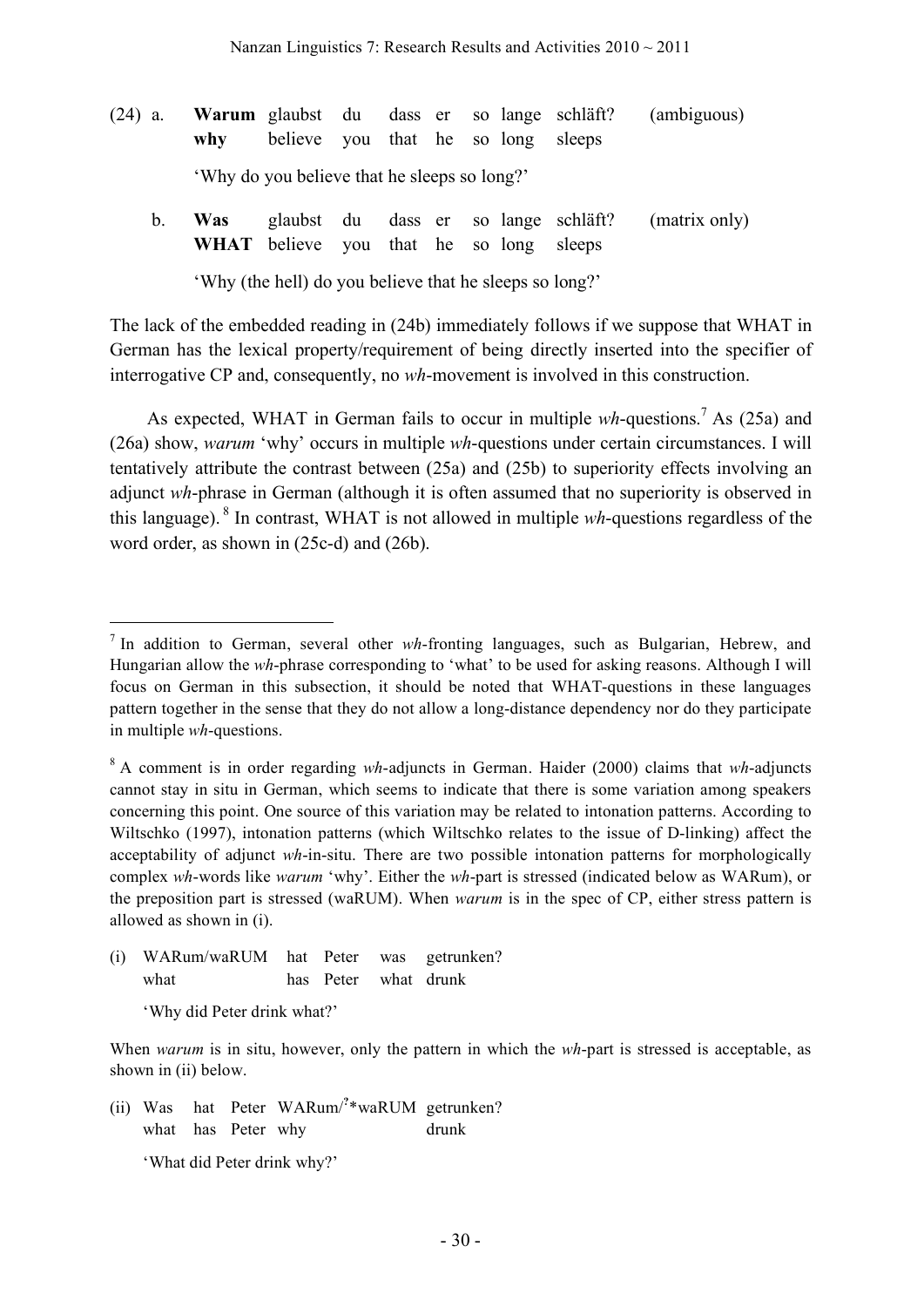- (25) a. Wer schläft **warum** so lange? who.NOM sleeps **why** so long 'Who is sleeping why so long?'
	- b.**??** /\***Warum** schläft wer so lange? **why** sleeps who.NOM so long 'Who is sleeping why so long?'
	- c. \*Wer schläft **was** so lange? who.NOM sleeps **WHAT** so long

'Who sleeps why (the hell) so long?'

- d. \***Was** schläft wer so lange? **WHAT** sleeps who.NOM so long 'Who sleeps why (the hell) so long?'
- (26) a. **Warum** tadeln Sie wen? **why** blame you who.ACC 'Why are you blaming who?'
	- b. \***Was** tadeln Sie wen? **WHAT** blame you who.ACC

'Why (the hell) are you blaming who?'

(25c) is ruled out by our earlier assumption that WHAT in German has the lexical property that it must be inserted into the specifier of interrogative CP. Further, (25d) may be ruled out on a par with (25b), possibly as a superiority violation. Now, the crucial example is (26b). Nothing other than the uniformity requirement (5) would rule out this example (thanks to Klaus Abels, p.c. for the data).

There is empirical evidence for the claim that the merging site of WHAT is indeed the source of the problem in (26b). The crucial evidence comes from Japanese and Chinese. As discussed by Kurafuji (1996), Japanese also allows *nani-o* 'what-ACC' to be used for asking reasons, as shown below. Kurafuji also shows that WHAT in Japanese allows long-distance dependencies.<sup>9</sup>

<sup>&</sup>lt;sup>9</sup> In both German and Japanese, WHAT occurs within the complement of a verb selecting an interrogative clause, which clearly demonstrates the interrogative nature of this *wh*-phrase. Furthermore, in both languages, WHAT does not easily occur in the complement clause of a factivetype predicate, as shown in (i) below. This sense, WHAT is akin to *wh*-the-hell, as shown in (ii) (see den Dikken and Giannakidou 2002)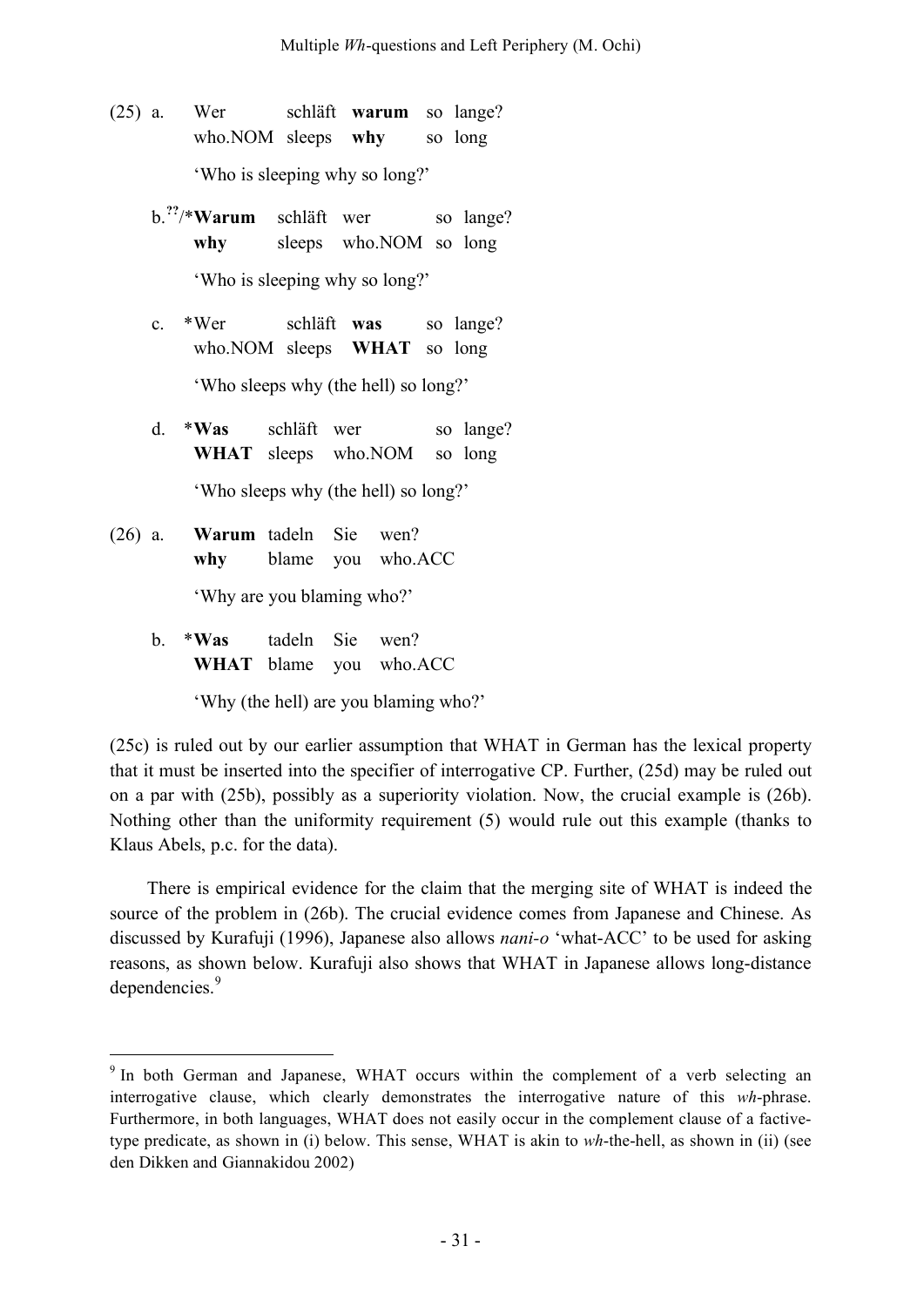$(27)$  a. Kimi-wa **nani**-o manga-o vondeiru no? $10$ you-TOP **WHAT**-ACC cartoon-ACC reading Q

'Why (the hell) are you reading such a thing as a cartoon?'

b. Kimi-wa [Hanako-ga **nani**-o manga-o yondeiru to] you-TOP Hanako-NOM **WHAT-ACC** cartoon-ACC reading that omou no? think Q

'Why (the hell) do you think [that John is reading cartoons *t*]?'

It is therefore plausible that WHAT in Japanese need not be merged into the interrogative specifier of CP (see Kurafuji 1996).

Chinese also allows this *wh*-construction and, not surprisingly, it patterns with Japanese (James Huang, p.c.).

(28) a. ni shui **shenme**? you sleep **WHAT**

1

'Why (the hell) are you sleeping?'

b. ni renwei tamen shui **shenme**? you think they sleep **WHAT**

'Why (the hell) do you think [they are sleeping *t*]?'

Crucially, WHAT in these two languages is fine in multiple *wh*-questions.

(29) a. Dare-ga **nani**-o Taro-bakari ijimeteiru no? who-NOM **WHAT**-ACC Taro-only bullying Q

'Who keeps bullying Taro why (the hell)?'

- (i) a. Ich frage mich / weiss nicht / \*weiss, **was** Hans so gestresst ist. I ask myself / know not / know **WHAT** Hans that stressed is 'I wonder/don't know/\*know why Hans is so stressed.' (German)
	- b. Boku-wa Taro-ga **nani**-o hashitteiru (no) ka tazuneta / sir-anai  $\frac{1}{2}$ sitteiru. I-TOP Taro-NOM what-ACC running Q asked / know-not /  $\frac{?}{'}$ know 'I asked/don't know/ **??** know why Taro is running.' (Japanese)

(ii) I wonder/don't know/\*know why the hell he is avoiding me.

<sup>10</sup> This example is slightly degraded due to the double-*o* constraint (see Harada 1973) operating in Japanese. I will abstract away from this point, since it is also known that double *-o* is tolerated when one of the *-o* phrases is an adjunct (see Kuroda 1992: chapter 6).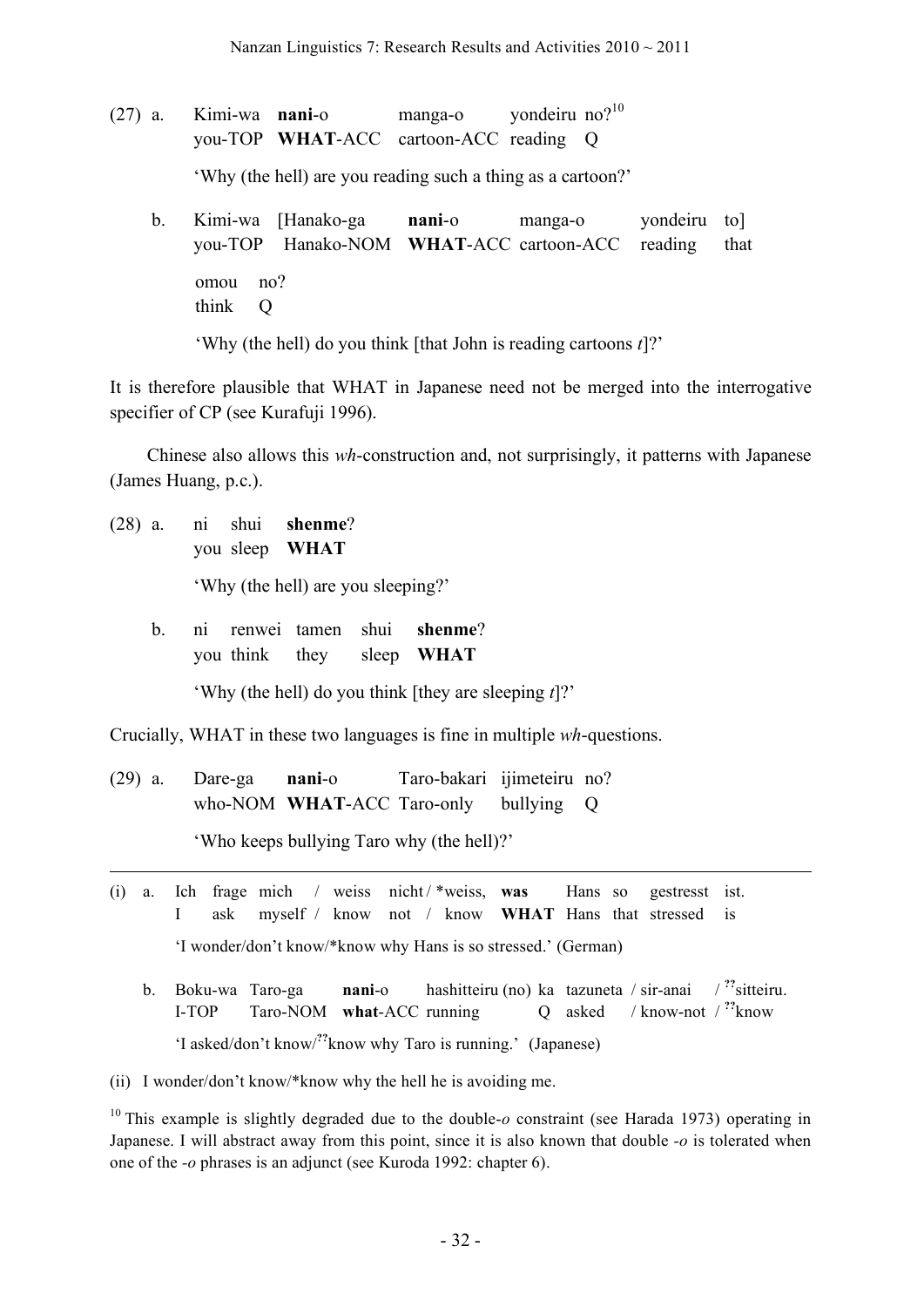b. Shei shui **shenme**? who sleep **WHAT**

'Who is sleeping why (the hell)?

This fact indicates that there is no intrinsic property of WHAT that renders it incompatible with other *wh*-phrases, since it does occur in multiple *wh*-questions, provided that it is merged in a position other than the interrogative spec CP.

# **3. Deriving the Uniformity Condition**

So far, we have seen ample cases to confirm the correctness of the uniformity condition on multiple *wh*-questions (5). Now I would like to show that its effect follows rather naturally under the probe-goal system. Let us assume the following:

(30) a. Probe and Goal must both be active for Agree/Move to apply.

b. Each and every *wh*-phrase bears an  $uF$ .<sup>11</sup>

Before discussing how the probe-goal system explains the generalization in (5), we should consider several types of *wh*-questions, starting with a single *wh*-question such as *(I wonder) what John bought*. At the point of the derivation at which the interrogative C is introduced into the structure, Agree holds of the C and *what*. The latter also moves and remerges with the C head in order to satisfy the EPP property (whatever this property is).

(31) a.  $C \qquad \text{[TP John bought what]}$  $\lceil u \Theta \rceil$   $\lceil u \text{Wh} \rceil$ [EPP] **b**. [<sub>CP</sub> what **C**  $[r_1, ..., t]$ ]  $\lceil u \text{Wh} \rceil \lceil u \text{Q} \rceil$ [EPP]

As for multiple *wh*-questions such as *who bought what?*, I adopt the proposals of Chomsky (2001b), Frampton et al. (1999), and Hiraiwa (2001) to the effect that the probe P can agree with multiple goals in a simultaneous fashion, which means that intervention effects are evaded insofar as an intervening element is rendered inactive by P. Assuming that the interrogative C agrees simultaneously with each and every *wh*-phrase which it interprets, the C in (32a) establishes an Agree relation with both *who* and *what*. Since English requires just one *wh*-phrase to move, the higher *wh*-phrase, *who*, remerges with the interrogative C.

 $11$  Contrary to Bošković (2007). Note that, for the reason mentioned in section 1, I will continue to use terms like *u*Q and *u*Wh without committing myself to the exact labels/natures of such features.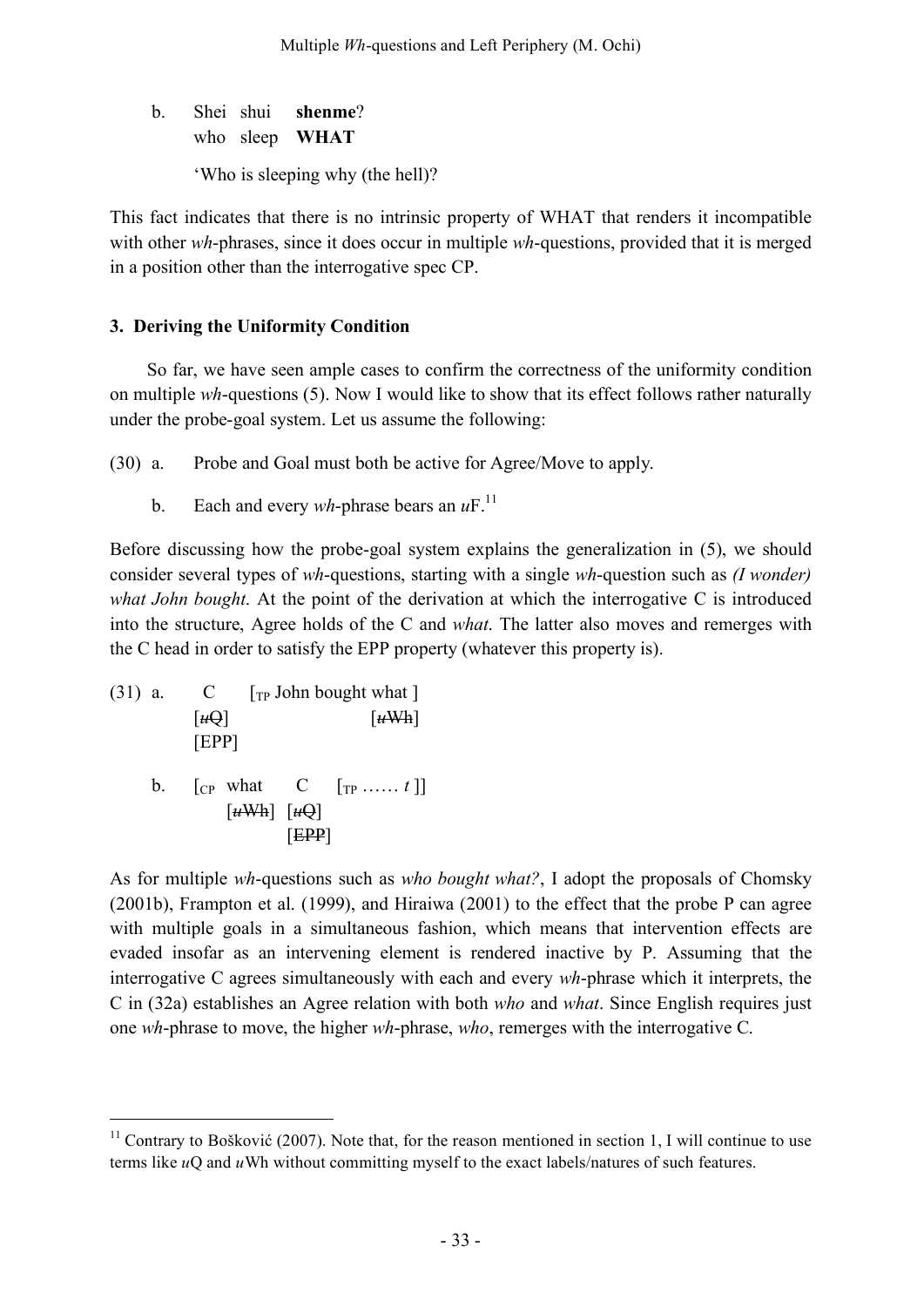(32) a.  $C \t[\text{TP} \text{ who bought what}]$ [*u*Q] [*u*Wh] [*u*Wh] [EPP] b.  $\lceil$  who  $\lceil$   $\lceil$   $\lceil$   $\lceil$   $\lceil$   $\lceil$   $\lceil$   $\lceil$   $\lceil$   $\lceil$   $\lceil$   $\lceil$   $\lceil$   $\lceil$   $\lceil$   $\lceil$   $\lceil$   $\lceil$   $\lceil$   $\lceil$   $\lceil$   $\lceil$   $\lceil$   $\lceil$   $\lceil$   $\lceil$   $\lceil$   $\lceil$   $\lceil$   $\lceil$   $\lceil$   $\lceil$   $\lceil$   $\lceil$   $\lceil$  $\left[\frac{u}{w}\right]$   $\left[\frac{u}{w}\right]$   $\left[\frac{u}{w}\right]$ [EPP]

Now let us turn to the multiple *wh*-question involving the reason adjunct *wh*-phrase. We saw in the previous section that some of them must be merged into the spec of the interrogative CP (e.g., the causal *zenme* 'how come' in Chinese, *how come* and *why the hell* in English, and WHAT in languages like German) whereas others may be merged there or elsewhere (e.g., *weishnme* in Chinese, *why* in English, and *por qué* in Spanish). For the sake of convenience, I will use the term WHY to refer to those two types of reason adjunct *wh*-phrases. Let us start with the situation in which WHY is merged somewhere in the complement domain of the C head, an option available for some but not all instances of WHY. In this case, WHY is probed by the C on a par with other *wh*s.

(33) C … *wh* … **WHY** (order irrelevant)

Now turn to the situation in which WHY is merged into the spec of the interrogative CP. I assume that WHY in this case will act as a probe, taking care of the *u*Q-feature as well as the EPP-feature of the interrogative C (see Ko 2005).

(34) 
$$
\begin{bmatrix} \text{CP} & \text{WHY} & \text{C} & \begin{bmatrix} \text{TP} & \dots & \dots \end{bmatrix} \end{bmatrix}
$$
  
 $\begin{bmatrix} \text{H}^{1} & \text{H}^{2} & \text{H}^{3} \end{bmatrix}$ 

Now let us turn to the crucial configuration (exemplifying (5)).

(35) \*WHY C  $[r_P \dots wh \dots]$  (WHY is merged into its surface position)

Let us consider a point in the derivation at which the interrogative C is merged with TP, with WHY still in the Numeration and ready to be introduced into the derivation.

(36) C 
$$
\begin{bmatrix} \text{TP} \dots \text{wh} \dots \text{]} & N = \{ \text{WHY} \} \\ \text{[}u\text{Q} \text{]} & \text{[}u\text{Wh} \text{]} & \text{[}u\text{Wh} \text{]} \end{bmatrix}
$$

Two different derivational paths are available: (i) Agree holding of C and *wh*, and (ii) WHY being merged into the specifier of the interrogative CP. As will be demonstrated below, no matter which path is chosen, at least one of the *u*Fs is bound to remain unchecked/unvalued. Suppose that Agree holds of the C head and *wh* first. As shown in (37a) below, the *u*Fs of the C head and the *wh*-phrase are taken care of. The next derivational step would be to have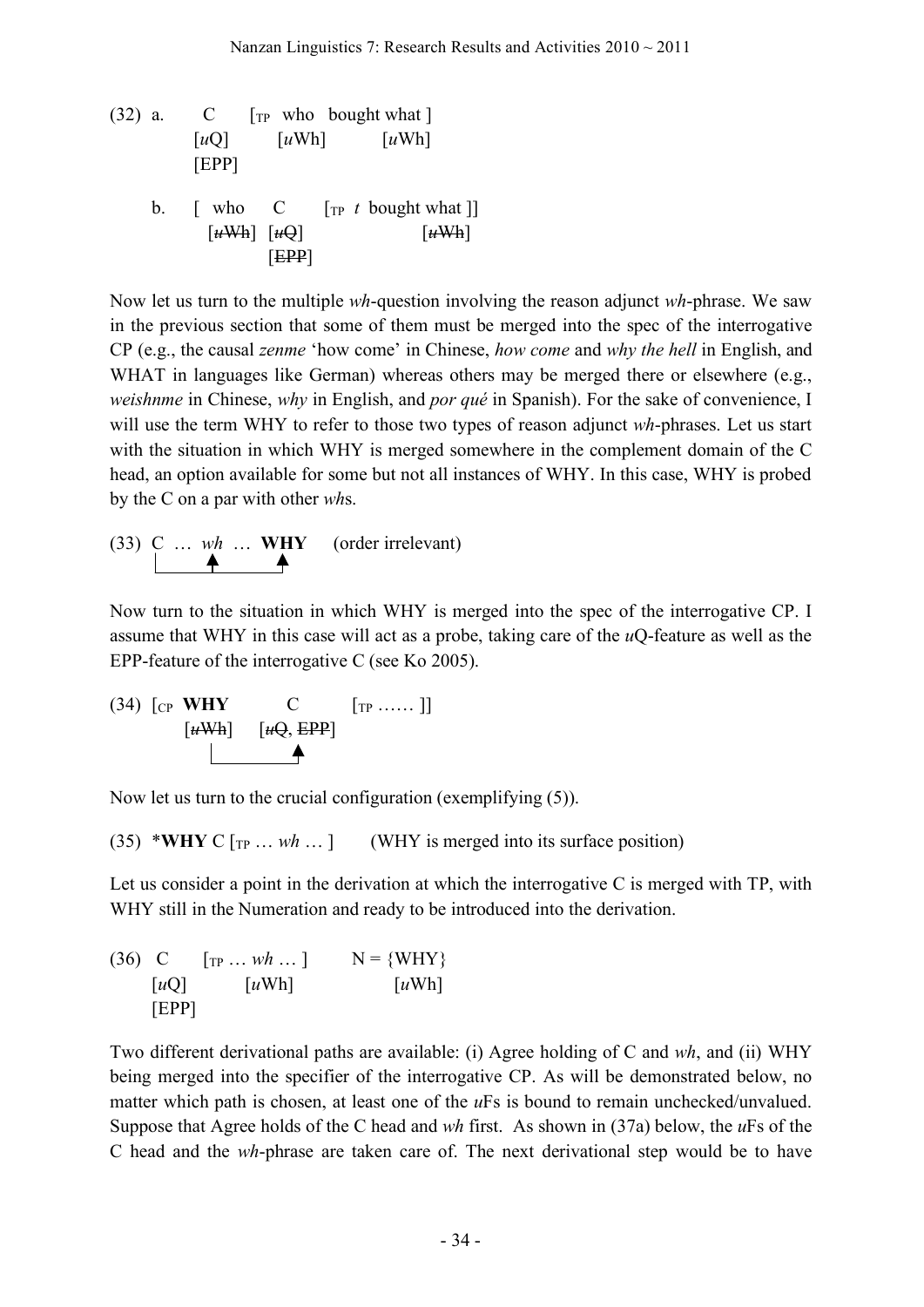WHY merged into the spec of CP, as shown in (37b). However, the *u*F of WHY remains.

(37) a. C [TP … *wh* … ]  $[EPP]$   $[*u*Wh]$  $[\mathit{u}\Theta]$ b. WHY C  $\lceil \text{TP} \ wh \rceil$  $\lceil u \text{Wh} \rceil$   $\lceil u \Theta \rceil$   $\lceil u \text{Wh} \rceil$ 

Suppose instead that WHY is merged into the structure immediately after the derivational point shown in (36) is reached. As discussed above, I assume that WHY acts as a probe in this configuration. Although this Agree relation could take care of the relevant features of WHY and the C head, the *u*F of the *wh*-phrase in situ remains.

(38) WHY C 
$$
[\text{TP } wh]
$$
  
\n $[\text{uWh}]$   $[\text{EPP}]$   $[\text{uWh}]$   
\n $[\text{uQ}]$ 

In short, once a configuration shown in (36) is constructed, the derivation is bound to crash in one way or another. In the remainder of this paper, I would like to discuss a few issues arising from this line of analysis.

#### **4. An Alternative Analysis**

Let us see if there is an alternative way to derive the effect of the uniformity requirement on multiple *wh*-questions (5) that does not resort to the idea that the probe and the goal contain *u*Fs in *wh*-dependencies. One possibility would be to allude to the idea that Move is preferred to Merge (see Shima 2000). Consider again the German example in (26b). Suppose that the derivation has reached a point at which a decision has to be made with respect to an application of the next operation between Move and Merge. If Move is forced at this point in accordance with the principle under discussion, there is no way to introduce WHAT in the structure, since German does not permit multiple specifiers in the domain of CP.

(39) who C  $\left[{}_{IP} \dots (who) \dots \right]$  N = {WHAT}  $[\Theta, \text{EPP}]$   $[\text{wh}]$ 

Although this is a potential way to derive the effect of (5) in German, it is not obvious if it can be extended to the Chinese data in (11b) and (12b). Suppose that Chinese *wh*-in-situ involves movement in covert syntax. Since Move > Merge is not operative in this language, it is not obvious how those examples could be ruled out.

Furthermore, we can obtain a more direct argument against utilizing the Move > Merge principle to derive the effect of (5). Notice that this alternative line of approach capitalizes on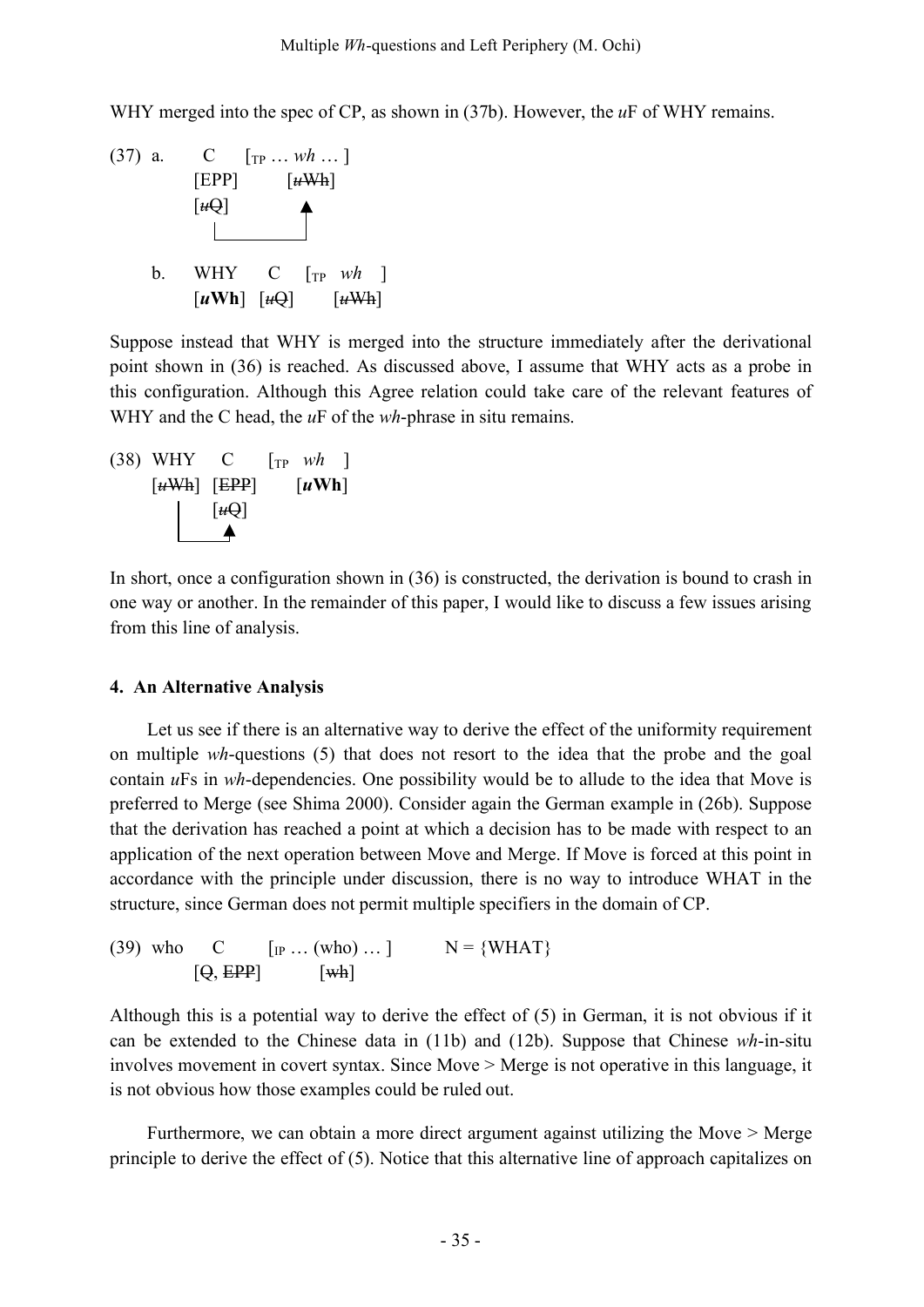the fact that German does not tolerate more than a single specifier. It is therefore interesting to look at Bulgarian, a multiple *wh*-fronting language. As shown below, *kakvo* 'what' in Bulgarian can be used to ask reasons, just like German *was* 'what' and Japanese *nani-o* 'what-ACC':

(40) **Kakvo** si se umârlusila? **WHAT** aux self get down

'Why (the hell) are you so depressed?'

This instance of *kakvo* 'what' (for asking reasons) does not allow a long-distance construal as shown in (41b), just like its German counterpart. Thus, we can safely regard this instance of *kakvo* as another instance of WHAT.

| $(41)$ a. | why         | think that Penka wash this car |  |  | Zašto mislis ce Penka e zamila tajakola? |                                                                                 |             |               |  |
|-----------|-------------|--------------------------------|--|--|------------------------------------------|---------------------------------------------------------------------------------|-------------|---------------|--|
|           |             |                                |  |  |                                          | 'Why do you think that Penka is washing this car?'                              | (ambiguous) |               |  |
|           | $b_{\cdot}$ |                                |  |  |                                          | Kakvo mislis ce Penka e zamila tajakola?<br>WHAT think that Penka wash this car |             |               |  |
|           |             |                                |  |  |                                          | 'Why (the hell) do you think that Penka is washing this car?'                   |             | (matrix only) |  |

According to Rudin (1988), all the *wh*-phrases in multiple *wh*-constructions in Bulgarian are located in the spec of CP. Crucially, *kakvo* fails to occur in multiple *wh*-questions, regardless of the order in which it appears, as shown in (42b) and (42c).

- (42) a. Koj **zašto** je zamil taja kola? who **why** her za-wash this car 'Who is washing this car why?'
	- b. \***Kakvo** koj je zamil taja kola? **WHAT** who her za-wash this car 'Who is washing this car why (the hell)?'
	- c. \*Koj **kakvo** je zamil taja kola? who **WHAT** her za-wash this car

'Who is washing this car why (the hell)?'

If Move > Merge is all that is at stake, it is unclear how examples like (42b) and (42c) are ruled out. With multiple specifiers of CP permitted in Bulgarian, it should be possible to move one *wh*-phrase into a spec first, thus observing Move > Merge, and then insert another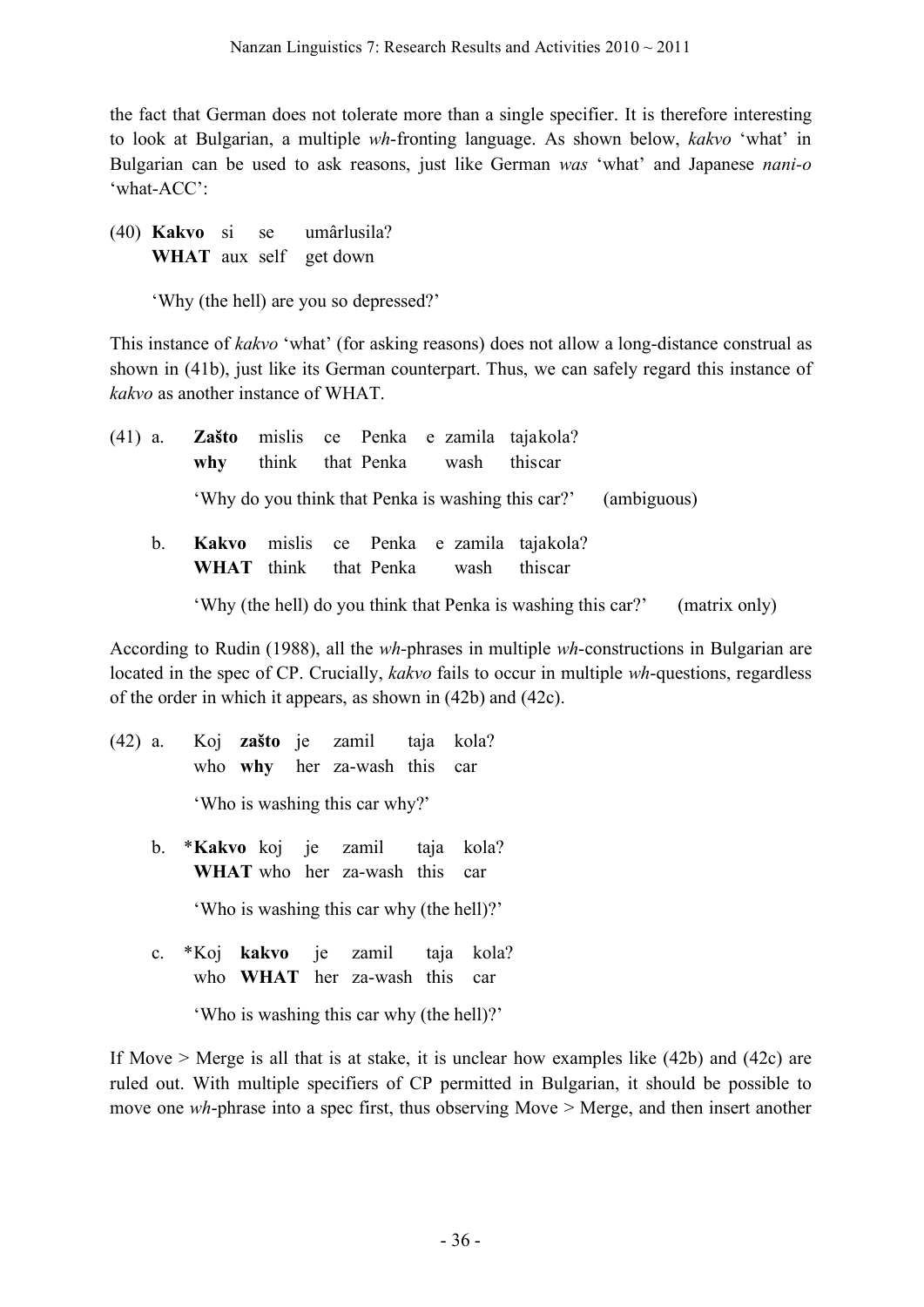wh-phrase via External Merge.<sup>12</sup> The alternative approach considered in this section should therefore be rejected on empirical grounds.<sup>13</sup>

# **5. Potential Loophole**

In section 3, we examined two different derivational paths at the point of the derivation shown in (36), concluding that both of them will lead to a derivational crash. Let us elaborate a little more on this issue by considering the following example.

(43) \*Why do you wonder John bought what?

Imagine the derivational point shown in (44a). Two continuations are possible, just like in (36): (i) C probes and agrees with *what*, and (ii) *why* is externally merged. Suppose that the former is chosen. As shown in (44b), the relevant features of C and *what* are taken care of, but the EPP-feature of the C head still needs to be taken care of. Now imagine that *why* is merged at this point. This should satisfy the EPP property of C, as shown in (44c). The *u*F of *why* still remains and the derivation continues, constructing the matrix clause. When the matrix C is introduced, all the relevant features are satisfied by the Agree holding of C and *why* followed by remerging of *why* into the spec of the matrix CP, as illustrated in (44d).

|                |                                                            |     | (44) a. C John bought what $N = \{  WHY  \}$                             |                             |                                         |                             |
|----------------|------------------------------------------------------------|-----|--------------------------------------------------------------------------|-----------------------------|-----------------------------------------|-----------------------------|
|                | $\lceil uQ \rceil$<br>[EPP]                                |     | $\lceil u \text{Wh} \rceil$                                              |                             | $\lceil u \text{Wh} \rceil$             |                             |
| $\mathbf{b}$ . | $\mathbf{C}$                                               |     | John bought what                                                         |                             |                                         |                             |
|                | $\lceil t \cdot \theta \rceil$<br>[EPP]                    |     | $\lceil u \text{Wh} \rceil$                                              |                             |                                         |                             |
| $c_{\cdot}$    |                                                            |     | why C John bought what                                                   |                             |                                         |                             |
|                | $\lceil u \text{Wh} \rceil \quad \lceil u \text{Q} \rceil$ | EPP |                                                                          | $\lceil u \text{Wh} \rceil$ |                                         |                             |
| d.             | $\left[\frac{u}{w}\right]$ $\left[\frac{u}{w}\right]$      |     | why $C$ do you wonder $\lceil_{CP} t \rceil C$ John bought what $\lceil$ |                             | $\lceil t \cdot \theta \rceil$<br>[EPP] | $\lceil u \text{Wh} \rceil$ |
|                |                                                            |     |                                                                          |                             |                                         |                             |

One way in which this unwanted derivation for (43) can be blocked would be to say that when there is a choice between External Merge and Agree/Move in a situation like (33) and (44a), the former option is always chosen. Thus, instead of (44b), we obtain (45a), where *why*

 $12$  WHAT may be merged into a higher spec, yielding the order shown in (42b), or into a lower spec (by 'tucking-in'), yielding the order shown in (42c).

<sup>&</sup>lt;sup>13</sup> Of course, the discussion in this section does not reject Shima's proposal. The point is that the Move over Merge Principle alone is not sufficient to derive the content of (5).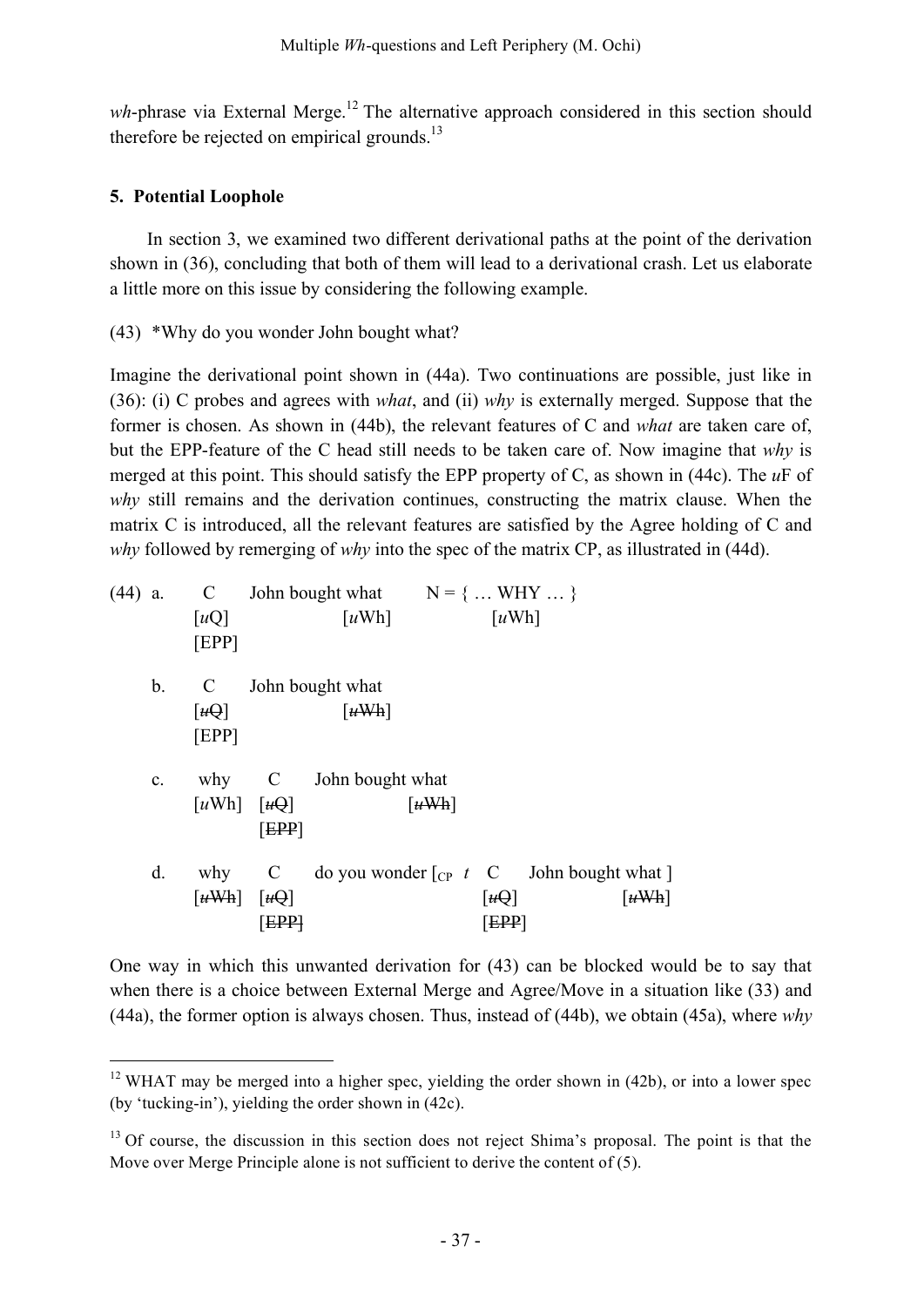is the new probe agreeing with the C, and the latter can no longer serve as a probe, which means that the *u*F of *what* remains unchecked/unvalued. The derivation continues and the matrix interrogative C is introduced. But this C head cannot agree with the *u*F of *what* because the latter is too deeply embedded (due to minimality, the PIC, etc.), as illustrated in (45b).



### **6.** *Wh***-QP Interactions in the Left Periphery**

Our discussion so far strongly favors the idea that merging sites of the reason *wh*-adjunct include the spec of CP and an additional position within TP/*v*P (see Collins 1991, Aoun and Li 1993 among others) over an alternative hypothesis that all instances of WHY are always merged into the spec of CP (see Rizzi 1999, Ko 2005, Stepanov and Tsai 2008 etc.). If the latter hypothesis were correct, all instances of multiple *wh*-questions with WHY would be expected to be equally excluded.

I would now like to briefly discuss scope interactions between WHY and the subject QP and examine how these two competing hypotheses fare with the facts. Let us focus on the following contrast noted by Collins (1991).

| $(46)$ a. | <b>Why</b> did everyone leave? | (every > wh; wh > every)  |
|-----------|--------------------------------|---------------------------|
|           | <b>How come</b> everyone left? | (*every > wh; wh > every) |

I adopt Collins' proposal that the ambiguity of (46a) is due to the movement of *why*, assuming that *why* is (or, can be) base-generated somewhere in the complement domain of C, below the surface position of the subject QP, as shown in (47a). (46b) is unambiguous because *how come* does not undergo movement at all (as shown in (47b)) and hence never falls within the scope of the subject QP. Essentially the same account could cover Chinese data like (48).

- (47) a. Why did  $[\text{TP} \text{ everyone leave } t]$ 
	- b. How come  $[\text{TP} \text{ everyone left}]$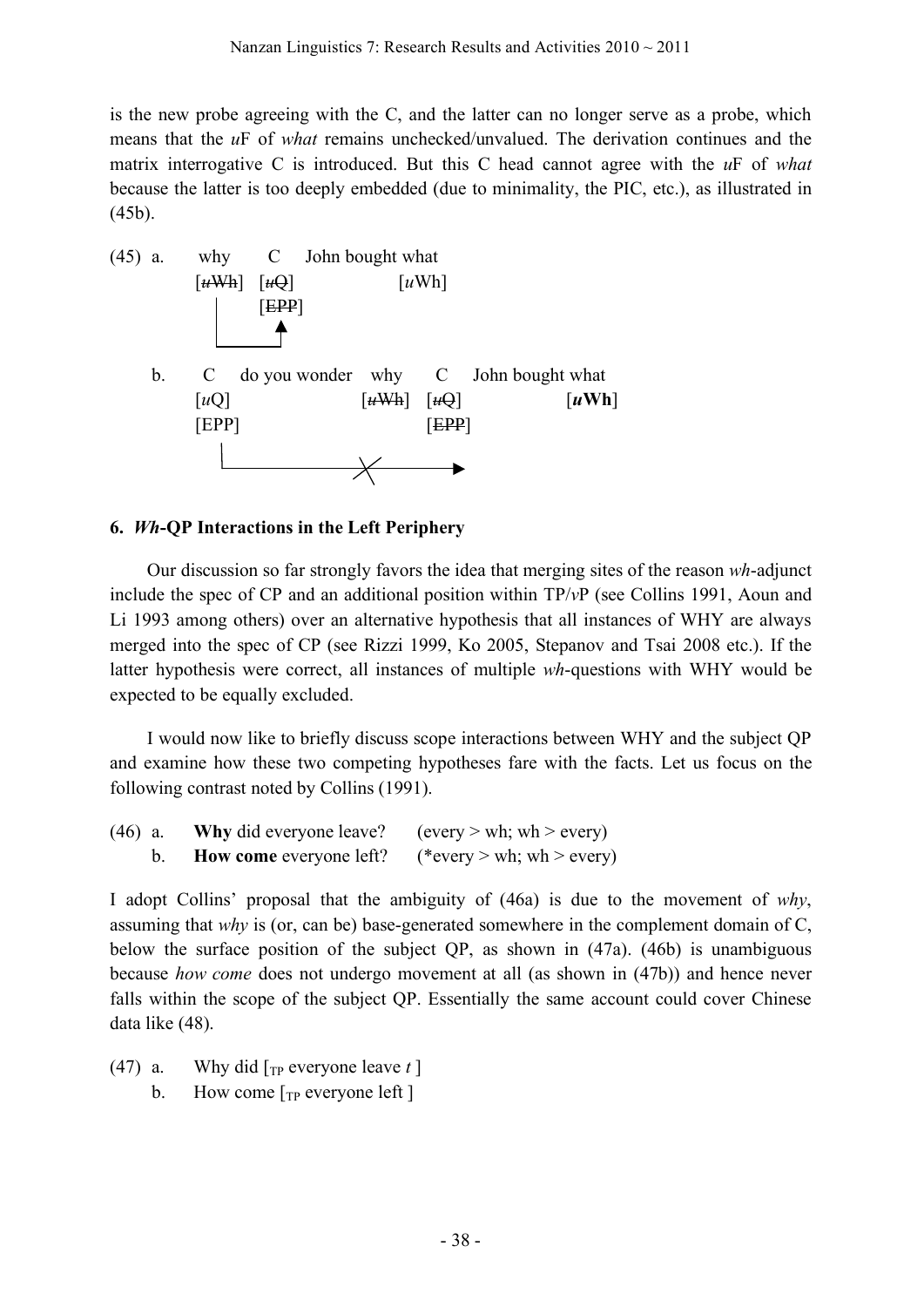(48) a. Meigeren dou **weishenme** da ta? (every > wh; wh > every) everyone all **why** hit him 'Why did everyone hit him?' b. **Weishenme** meigeren dou da ta? (\*every > wh; wh > every)

**why** everyone all hit him

We should now consider whether or not this kind of contrast can be accommodated under the hypothesis that WHY is always merged as the spec of CP. Fitzpatrick (2005) in fact provides an interesting analysis along this line. He first argues that *how come* is exceptional among English *wh*-phrases (including *why*) in that it is a factive *wh*-phrase, a point also noted by Collins (1991). This is demonstrated by the contrast in (49). *Why*-questions like (49a) have the flavor of a rhetorical question, as the speaker in this case expects a negative answer (e.g., *He would not leave*.). According to Fitzpatrick, (49b) is bad because of the conflict between this negative-bias and the factive/presuppositional nature of *how come*, as summarized in (50). No such conflict arises in (49a) because *why* is not a factive *wh*-phrase.

- (49) a. Why would he leave?
	- b. \*How come he would leave?
- (50) a. Factive presupposition: He would leave. b. Negative bias: He would not leave.

Returning to the contrast in (46), Fitzpatrick analyzes the ambiguity of (46a) in terms of the covert movement of the subject QP over *why*, as illustrated in (51a) below. He then suggests that the same covert movement is not available in (51b). This is where the factive nature of *how come* becomes crucial for Fitzpatrick. His idea is that this property renders the TP complement of *how come* an island (factive island), barring the (covert) movement of the subject *wh*-phrase over *how come*.

- (51) a. everyone [why  $\begin{bmatrix} \text{Tr } t & \text{left} \end{bmatrix}$ ]
	- b. [how come  $\left[\text{island} \text{ everyone left}\right]$ ]

As for the Chinese data in (48), one could follow Ko (2005) and claim that (48a) is derived from (48b) via the movement of *meigeren* across *weishenme* 'why' in Chinese (she assumes the latter to be always merged into the spec of CP). Then, the ambiguity of (48a) can be treated on a par with that of (46a), the only difference between the two being the timing of the movement of the subject QP (overt in Chinese and covert in English). Thus, it seems that the contrast we see in examples like (46) and (48) can be accommodated successfully under the stronger hypothesis that WHY is always merged into the spec of CP (as well as under our weaker position).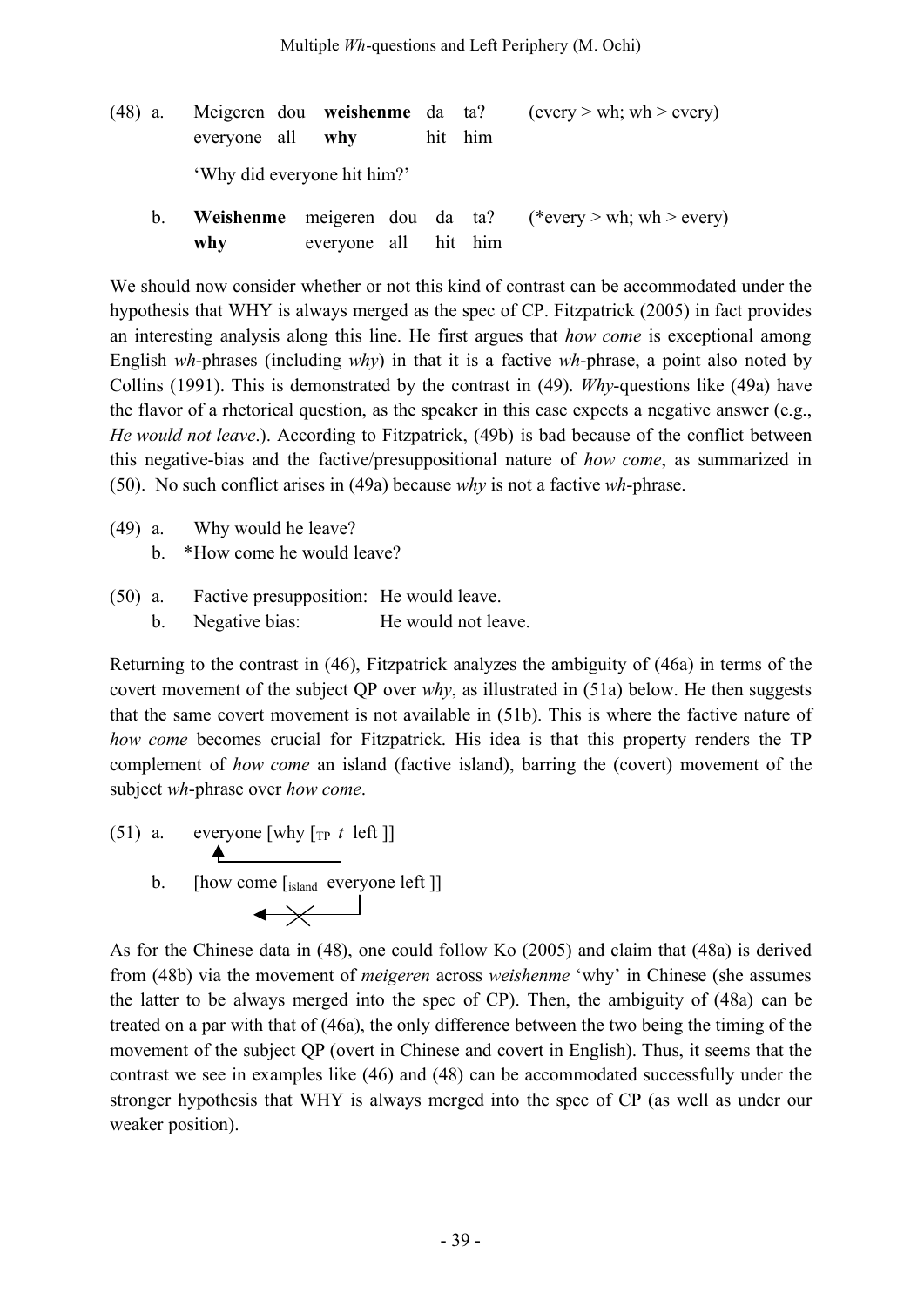There are empirical reasons to question this line of analysis, however. First, recall that the pre-modal (causal) *zenme* in Chinese is always base-generated in the C domain (Tsai 2008). Crucially, Tsai reports that the order of *zenme* and the subject QP does not affect scope. In particular, (52b) lacks the wide scope reading of *meigeren* 'everyone.'

(52) a. (nimen,) **zenme** meigeren hui dai yi-ben shu? you guys **how come** everyone will bring one-Cl book 'How come everyone will bring one book?' (wh > every; \*every > wh) b. (nimen,) meigeren **zenme** hui dai yi-ben shu? you guys everyone **how come** will bring one-Cl book 'How come everyone will bring one book?' (wh > every; \*every > wh)

This shows that movement of the subject QP across WHY in the spec of CP is indeed possible, but it does not establish a new scope relation (for whatever reasons). This casts doubt on the explanation of the ambiguity seen in (48a) in terms of the movement of the subject QP. Turning to English, recall that there are reasons to suppose that *why the hell* in English, like *how come*, is always merged into the spec of the interrogative CP. Crucially for us, the former is not factive, since examples like *why the hell would he leave?* are fully acceptable. And yet, it behaves on a par with *how come* in disallowing the subject QP to take scope over it.

(53) **Why the hell** did everyone leave?  $(\text{wh} > \text{every}; * \text{every} > \text{wh})^{14}$ 

To sum up, the ambiguity of (46a) and (48a) should not be tied to the movement of the subject QP. Rather, it arises via overt/covert movement of *why* and *weishenme*, which were base-generated in the complement domain of the interrogative C.

### **7. Conclusion**

In this paper, I first showed that Chomsky's (1973) uniformity requirement on multiple *wh*-questions is a valid cross-linguistic generalization. Then I showed how the probe-goal system, where *u*Fs play a crucial role, can derive the nature of this uniformity. To the extent that this analysis is successful, it supports the idea that probes and goals have *u*Fs in *wh*dependencies. The analysis also supports the idea of multiple feature-checking as a simultaneous operation. Finally, it also shows that probes and goals become inactive the moment their *u*Fs are taken care of (see, for example, Epstein and Seely 2002). If such features were accessible for a short while even after checking/valuation (e.g., until the

 <sup>14</sup> According to den Dikken and Giannakidou (2002), even the argument *wh the hell* fails to yield scope ambiguity in examples like *what the hell did everyone buy?*. But my informants report that if we use *each* instead of *every*, the wide scope reading of the subject QP becomes salient.

<sup>(</sup>i) What the hell did each girl buy?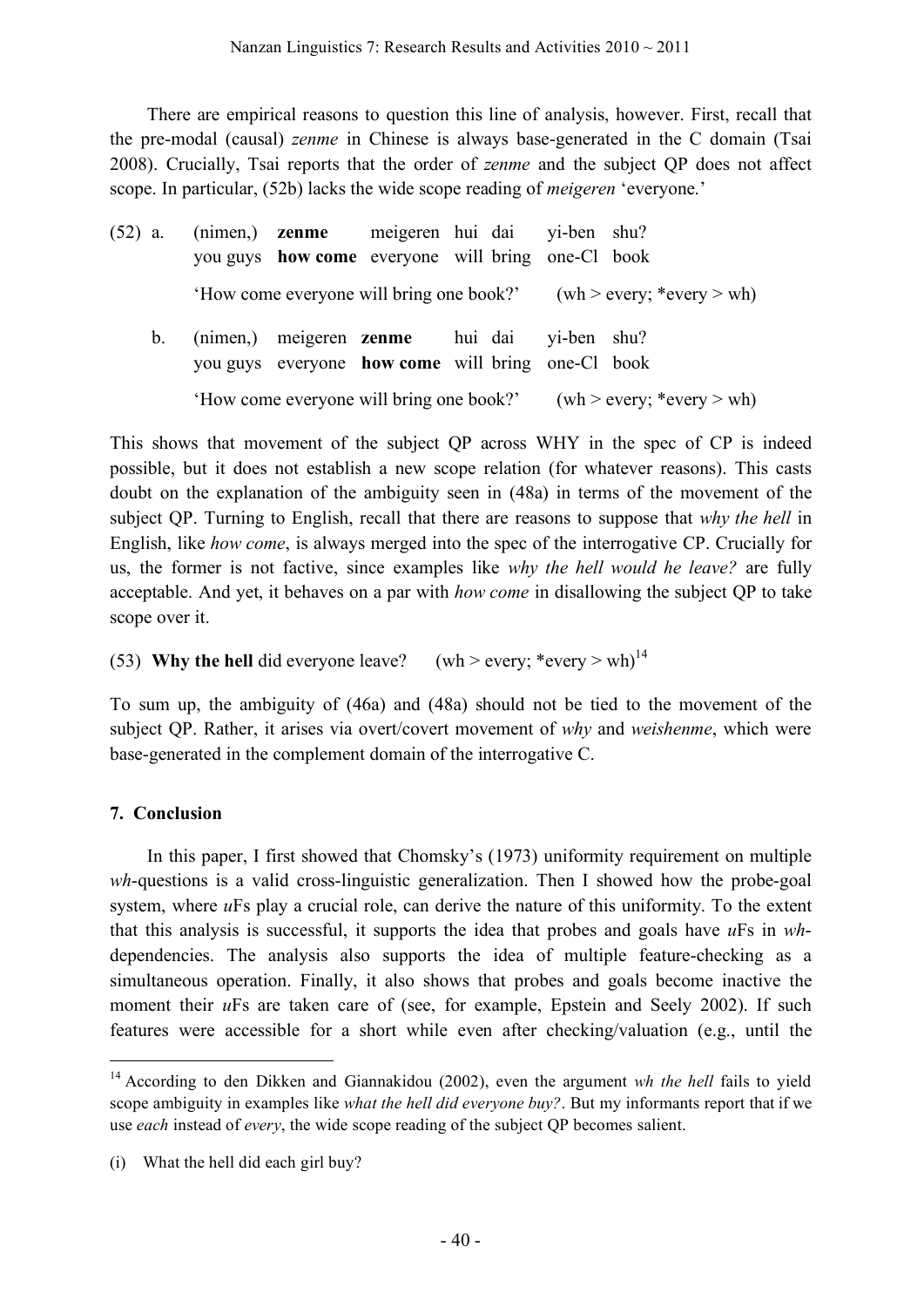completion of a phase domain), we would lose an account of the uniformity condition.

#### **References**

- Aoun, J. and Y.-H. A. Li (1993) *Syntax of Scope*, MIT Press, Cambridge, Mass.
- Boeckx, C. (2008) *Bare Syntax*, Oxford.
- Bošković, Ž. (2007) "On the Locality and Motivation of Move and Agree: An Even More Minimal Theory," *Linguistic Inquiry* 38, 589-644.
- Bošković, Ž. (2008) "On the Operator Freezing Effect," *Natural Language and Linguistic Theory* 26, 249-287.
- Chomsky, N. (1973) "Conditions on Transformations," in S. Anderson and P. Kiparsky, eds., *A Festschrift for Morris Halle*, 232-286, Holt, Rinehart and Winston.
- Chomsky, N. (1995) *The Minimalist Program*, MIT Press, Cambridge, Mass.
- Chomsky, N. (2000) "Minimalist Inquiries: the Framework," in R. Martin, D. Michaels, & J. Uriagereka, eds., *Step by Step: Essays on Minimalism in Honor of Howard Lasnik*, MIT Press, Cambridge, Mass., 89-155.
- Chomsky, N. (2001a) "Derivation by Phase," in M. Kenstowicz, ed., *Ken Hale: A Life in Language*, MIT Press, Cambridge, Mass., 1-52.
- Chomsky, N. (2001b) "Beyond Explanatory Adequacy," MIT Occasional Papers in Linguistics 20.
- Collins, C. (1991) "*Why* and *How Come*," *MIT Working Papers in Linguistics* 15, 31-45.
- Dikken, M. den and A. Giannakidou (2002) "From *hell* to Polarity: "Aggressively Non-D-linked" *Wh*phrases as Polarity Items," *Linguistic Inquiry* 33, 31-61.
- Epstein, S. and D. Seely (2002) "Rule applications as Cycles in a Level-free Syntax," in S. Epstein and D. Seely, eds., *Derivation and Explanation in the Minimalist Program*, Blackwell, 65- 89.
- Fitzpatrick, J. (2005) "The Whys and How Comes of Presupposition and NPI Licensing in Questions," in J. Alderete, C.-H. Han and A. Kochetov, eds., *Proceedings of the 24th West Coast Conference on Formal Linguistics*, Cascadilla Press, 138–145.
- Frampton, J, S. Gutmann, J. Legate and C. Yang (2000) "Remarks on "Derivation by Phase": Feature Valuation, Agreement, and Intervention," unpublished ms., Northeastern University and MIT.
- Haider, H. (2000) "Towards a Superior Account of Superiority," in U. Lutz, G. Müller, and A. von Stechow, eds., *Wh-Scope Marking*, John Benjamins, Amsterdam and Philadelphia, 231–248.
- Harada, S.-I. (1973) "Counter Equi NP Deletion," *Annual Bulletin of the Research Institute of Logopediacs and Phoniatrics* 7, 113-147.
- Hiraiwa, K. (2001) "Multiple Agree and the Defective Intervention Constraint in Japanese," in O. Matushansky et al., eds., *Proceedings of the 1st HUMIT Student Conference in Language Research (HUMIT2000)*, MIT Working Papers in Linguistics 40, 67-80.
- Hornstein, N. (1995) *Logical Form: From GB to Minimalism*, Blackwell.
- Ko, H. (2005) "Syntax of *Why-in-situ*: Merge into [Spec, CP] in the Overt Syntax," *Natural Language and Linguistic Theory* 23, 867-916.
- Kurafuji, T. (1996) "Unambiguous Checking," in M. Koizumi, M. Oishi and U. Sauerland, eds., *Formal Approaches to Japanese Linguistics: Proceeedings of FAJL2*, MIT Working Papers in Linguistics 29, 81-96.
- Kuroda, S.-Y. (1992) *Japanese Syntax and Semantics*, Kluwer Academic Publishers.
- Lobeck, A. (1995) *Ellipsis: Functional Heads, Licensing, and Identification*. Oxford.
- Ochi, M. (1999) *Constraints on Feature Checking*, Ph.D. dissertation, University of Connecticut.